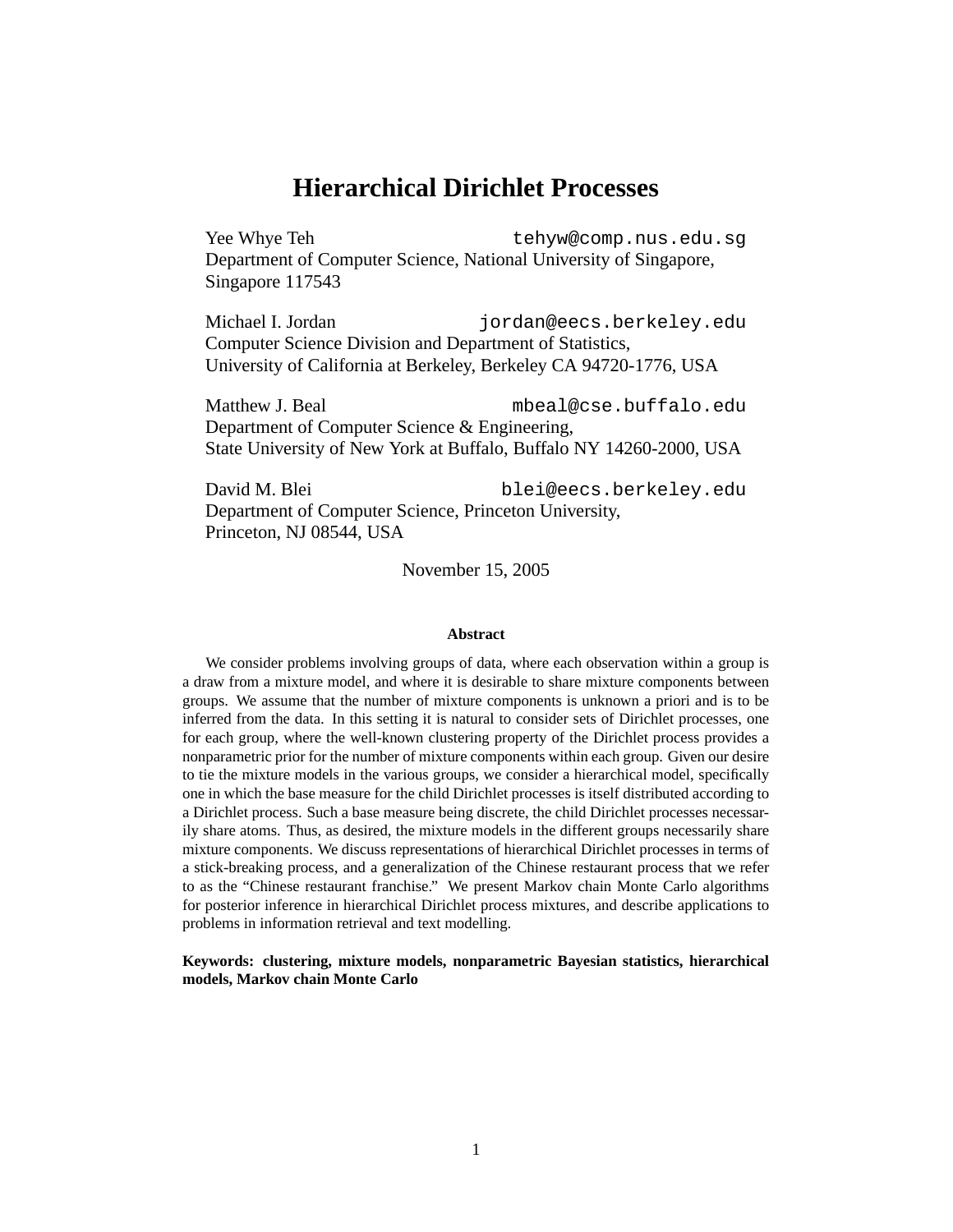# **1 INTRODUCTION**

A recurring theme in statistics is the need to separate observations into groups, and yet allow the groups to remain linked—to "share statistical strength." In the Bayesian formalism such sharing is achieved naturally via hierarchical modeling; parameters are shared among groups, and the randomness of the parameters induces dependencies among the groups. Estimates based on the posterior distribution exhibit "shrinkage."

In the current paper we explore a hierarchical approach to the problem of model-based clustering of grouped data. We assume that the data are subdivided into a set of groups, and that within each group we wish to find clusters that capture latent structure in the data assigned to that group. The number of clusters within each group is unknown and is to be inferred. Moreover, in a sense that we make precise, we wish to allow clusters to be shared among the groups.

An example of the kind of problem that motivates us can be found in genetics. Consider a set of  $k$  binary markers (e.g., single nucleotide polymorphisms or "SNPs") in a localized region of the human genome. While an individual human could exhibit any of  $2^k$  different patterns of markers on a single chromosome, in real populations only a small subset of such patterns—*haplotypes*—are actually observed (Gabriel et al. 2002). Given a meiotic model for the combination of a pair of haplotypes into a *genotype* during mating, and given a set of observed genotypes in a sample from a human population, it is of great interest to identify the underlying haplotypes (Stephens et al. 2001). Now consider an extension of this problem in which the population is divided into a set of groups; e.g., African, Asian and European subpopulations. We may not only want to discover the sets of haplotypes within each subpopulation, but we may also wish to discover which haplotypes are shared between subpopulations. The identification of such haplotypes would have significant implications for the understanding of the migration patterns of ancestral populations of humans.

As a second example, consider the problem from the field of information retrieval (IR) of modeling of relationships among sets of documents. In IR, documents are generally modeled under an exchangeability assumption, the "bag of words" assumption, in which the order of words in a document is ignored (Salton and McGill 1983). It is also common to view the words in a document as arising from a number of latent clusters or "topics," where a topic is generally modeled as a multinomial probability distribution on words from some basic vocabulary (Blei et al. 2003). Thus, in a document concerned with university funding the words in the document might be drawn from the topics "education" and "finance." Considering a collection of such documents, we may wish to allow topics to be shared among the documents in the corpus. For example, if the corpus also contains a document concerned with university football, the topics may be "education" and "sports," and we would want the former topic to be related to that discovered in the analysis of the document on university funding.

Moreover, we may want to extend the model to allow for multiple corpora. For example, documents in scientific journals are often grouped into themes (e.g., "empirical process theory," "multivariate statistics," "survival analysis"), and it would be of interest to discover to what extent the latent topics that are shared among documents are also shared across these groupings. Thus in general we wish to consider the sharing of clusters across multiple, nested groupings of data.

Our approach to the problem of sharing clusters among multiple, related groups is a nonparametric Bayesian approach, reposing on the *Dirichlet process* (Ferguson 1973). The Dirichlet process  $DP(\alpha_0, G_0)$  is a measure on measures. It has two parameters, a *scaling parameter*  $\alpha_0 > 0$  and a *base probability measure*  $G_0$ . An explicit representation of a draw from a Dirichlet process (DP)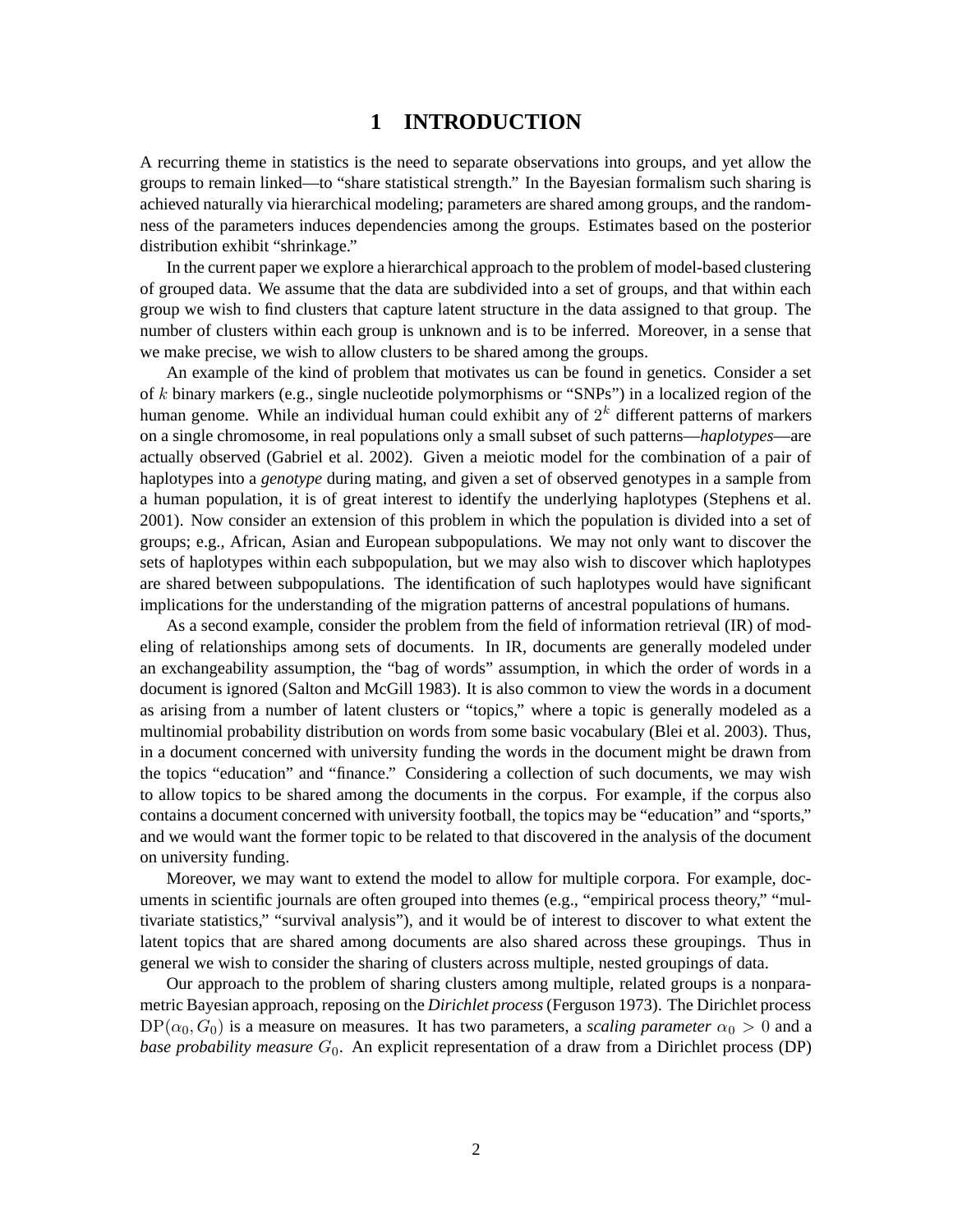was given by Sethuraman (1994), who showed that if  $G \sim DP(\alpha_0, G_0)$ , then with probability one:

$$
G = \sum_{k=1}^{\infty} \beta_k \delta_{\phi_k} , \qquad (1)
$$

where the  $\phi_k$  are independent random variables distributed according to  $G_0$ , where  $\delta_{\phi_k}$  is an atom at  $\phi_k$ , and where the "stick-breaking weights"  $\beta_k$  are also random and depend on the parameter  $\alpha_0$ (the definition of the  $\beta_k$  is provided in Section 3.1).

The representation in (1) shows that draws from a DP are discrete (with probability one). The discrete nature of the DP makes it unsuitable for general applications in Bayesian nonparametrics, but it is well suited for the problem of placing priors on mixture components in mixture modeling. The idea is basically to associate a mixture component with each atom in  $G$ . Introducing indicator variables to associate data points with mixture components, the posterior distribution yields a probability distribution on partitions of the data. A number of authors have studied such *Dirichlet process mixture models* (Antoniak 1974; Escobar and West 1995; MacEachern and Müller 1998). These models provide an alternative to methods that attempt to select a particular number of mixture components, or methods that place an explicit parametric prior on the number of components.

Let us now consider the setting in which the data are subdivided into a number of groups. Given our goal of solving a clustering problem within each group, we consider a set of random measures  $G_j$ , one for each group j, where  $G_j$  is distributed according to a group-specific Dirichlet process  $DP(\alpha_{0i}, G_{0i})$ . To link these clustering problems, we link the group-specific DPs. Many authors have considered ways to induce dependencies among multiple DPs via links among the parameters  $G_{0i}$  and/or  $\alpha_{0i}$  (Cifarelli and Regazzini 1978; MacEachern 1999; Tomlinson 1998; Müller et al. 2004; De Iorio et al. 2004; Kleinman and Ibrahim 1998; Mallick and Walker 1997; Ishwaran and James 2004). Focusing on the  $G_{0j}$ , one natural proposal is a hierarchy in which the measures  $G_j$  are conditionally independent draws from a single underlying Dirichlet process  $DP(\alpha_0, G_0(\tau))$ , where  $G_0(\tau)$  is a parametric distribution with random parameter  $\tau$  (Carota and Parmigiani 2002; Fong et al. 2002; Muliere and Petrone 1993). Integrating over  $\tau$  induces dependencies among the DPs.

That this simple hierarchical approach will not solve our problem can be observed by considering the case in which  $G_0(\tau)$  is absolutely continuous with respect to Lebesgue measure for almost all  $\tau$  (e.g.,  $G_0$  is Gaussian with mean  $\tau$ ). In this case, given that the draws  $G_j$  arise as conditionally independent draws from  $G_0(\tau)$ , they necessarily have no atoms in common (with probability one). Thus, although clusters arise *within* each group via the discreteness of draws from a DP, the atoms associated with the different groups are different and there is no sharing of clusters *between* groups. This problem can be skirted by assuming that  $G_0$  lies in a discrete parametric family, but such an assumption would be overly restrictive.

Our proposed solution to the problem is straightforward: to force  $G_0$  to be discrete and yet have broad support, we consider a nonparametric hierarchical model in which  $G_0$  is itself a draw from a Dirichlet process  $DP(\gamma, H)$ . This restores flexibility in that the modeler can choose H to be continuous or discrete. In either case, with probability one,  $G_0$  is discrete and has a stick-breaking representation as in (1). The atoms  $\phi_k$  are shared among the multiple DPs, yielding the desired sharing of atoms among groups. In summary, we consider the hierarchical specification:

$$
G_0 | \gamma, H \sim \text{DP}(\gamma, H)
$$
  
\n
$$
G_j | \alpha_0, G_0 \sim \text{DP}(\alpha_0, G_0)
$$
 for each j, (2)

which we refer to as a *hierarchical Dirichlet process*. The immediate extension to *hierarchical Dirichlet process mixture models* yields our proposed formalism for sharing clusters among related clustering problems.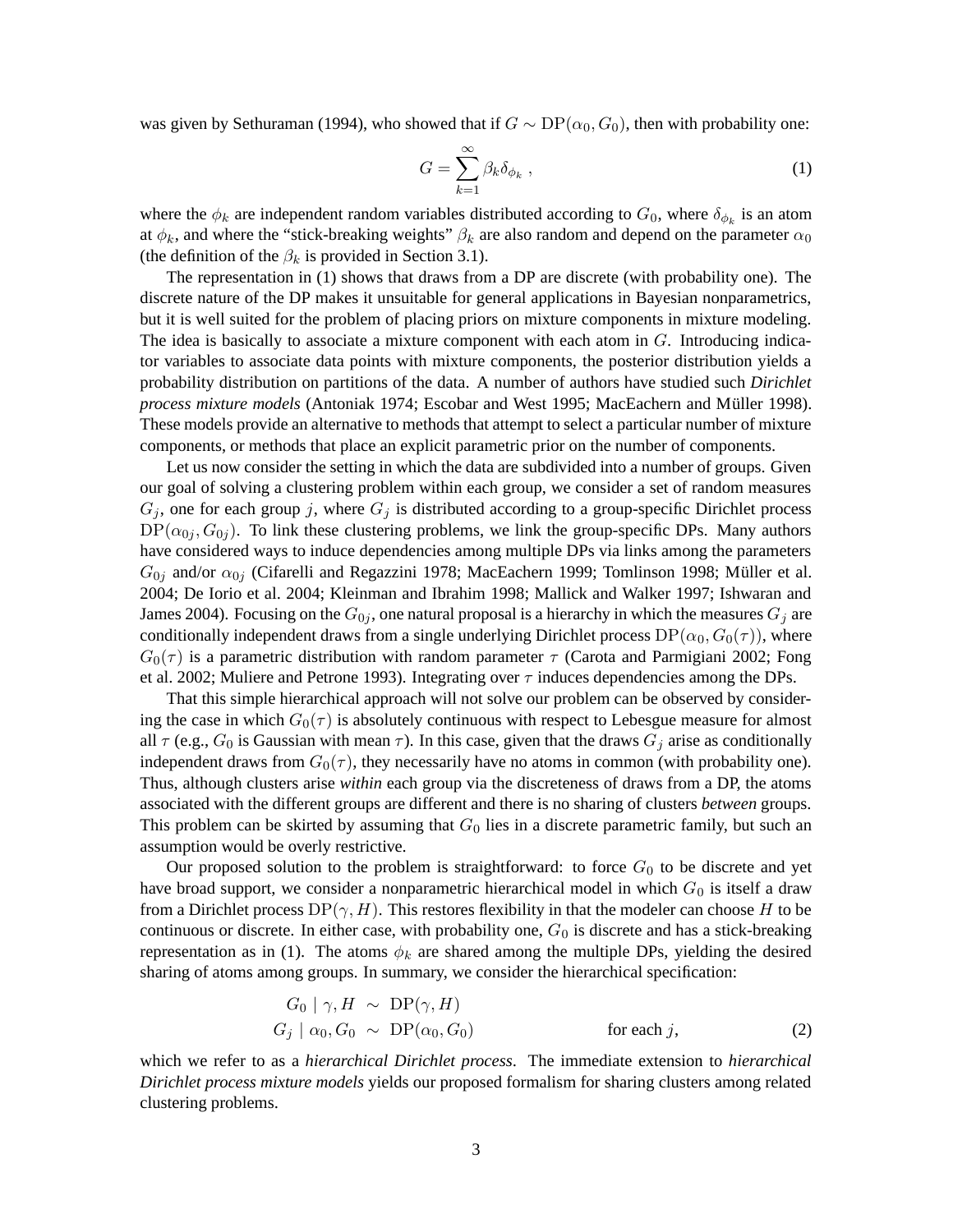Related nonparametric approaches to linking multiple DPs have been discussed by a number of authors. Our approach is a special case of a general framework for "dependent Dirichlet processes" due to MacEachern (1999) and MacEachern et al. (2001). In this framework the random variables  $\beta_k$  and  $\phi_k$  in (1) are general stochastic processes (i.e., indexed collections of random variables); this allows very general forms of dependency among DPs. Our hierarchical approach fits into this framework; we endow the stick-breaking weights  $\beta_k$  in (1) with a second subscript indexing the groups j, and view the weights  $\beta_{jk}$  as dependent for each fixed value of k. Indeed, as we show in Section 4, the definition in (2) yields a specific, canonical form of dependence among the weights  $\beta_{ik}$ .

Our approach is also a special case of a framework referred to as *analysis of densities* (AnDe) by Tomlinson (1998) and Tomlinson and Escobar (2003). The AnDe model is a hierarchical model for multiple DPs in which the common base measure  $G_0$  is random, but rather than treating  $G_0$  as a draw from a DP, as in our case, it is treated as a draw from a mixture of DPs. The resulting  $G_0$ is continuous in general (Antoniak 1974), which, as we have discussed, is ruinous for our problem of sharing clusters. It is an appropriate choice, however, for the problem addressed by Tomlinson (1998), which is that of sharing statistical strength among multiple sets of density estimation problems. Thus, while the AnDe framework and our hierarchical DP framework are closely related formally, the inferential goal is rather different. Moreover, as we will see, our restriction to discrete  $G_0$  has important implications for the design of efficient MCMC inference algorithms.

The terminology of "hierarchical Dirichlet process" has also been used by Müller et al. (2004) to describe a different notion of hierarchy than the one discussed here. These authors consider a model in which a coupled set of random measures  $G_j$  are defined as  $G_j = \epsilon F_0 + (1 - \epsilon)F_j$ , where  $F_0$  and the  $F_j$  are draws from DPs. This model provides an alternative approach to sharing clusters, one in which the shared clusters are given the same stick-breaking weights (those associated with  $F_0$ ) in each of the groups. By contrast, in our hierarchical model, the draws  $G_i$  are based on the same underlying base measure  $G_0$ , but each draw assigns different stick-breaking weights to the shared atoms associated with  $G<sub>0</sub>$ . Thus, atoms can be partially shared.

Finally, the terminology of "hierarchical Dirichlet process" has been used in yet a third way by Beal et al. (2002) in the context of a model known as the *infinite hidden Markov model*, a hidden Markov model with a countably infinite state space. The "hierarchical Dirichlet process" of Beal et al. (2002) is, however, not a hierarchy in the Bayesian sense; rather, it is an algorithmic description of a coupled set of urn models. We discuss this model in more detail in Section 7, where we show that the notion of hierarchical DP presented here yields an elegant treatment of the infinite hidden Markov model.

In summary, the notion of hierarchical Dirichlet process that we explore is a specific example of a dependency model for multiple Dirichlet processes, one specifically aimed at the problem of sharing clusters among related groups of data. It involves a simple Bayesian hierarchy where the base measure for a set of Dirichlet processes is itself distributed according to a Dirichlet process. While there are many ways to couple Dirichlet processes, we view this simple, canonical Bayesian hierarchy as particularly worthy of study. Note in particular the appealing recursiveness of the definition; a hierarchical Dirichlet process can be readily extended to multiple hierarchical levels. This is natural in applications. For example, in our application to document modeling, one level of hierarchy is needed to share clusters among multiple documents within a corpus, and second level of hierarchy is needed to share clusters among multiple corpora. Similarly, in the genetics example, it is of interest to consider nested subdivisions of populations according to various criteria (geographic, cultural, economic), and to consider the flow of haplotypes on the resulting tree.

As is the case with other nonparametric Bayesian methods, a significant component of the chal-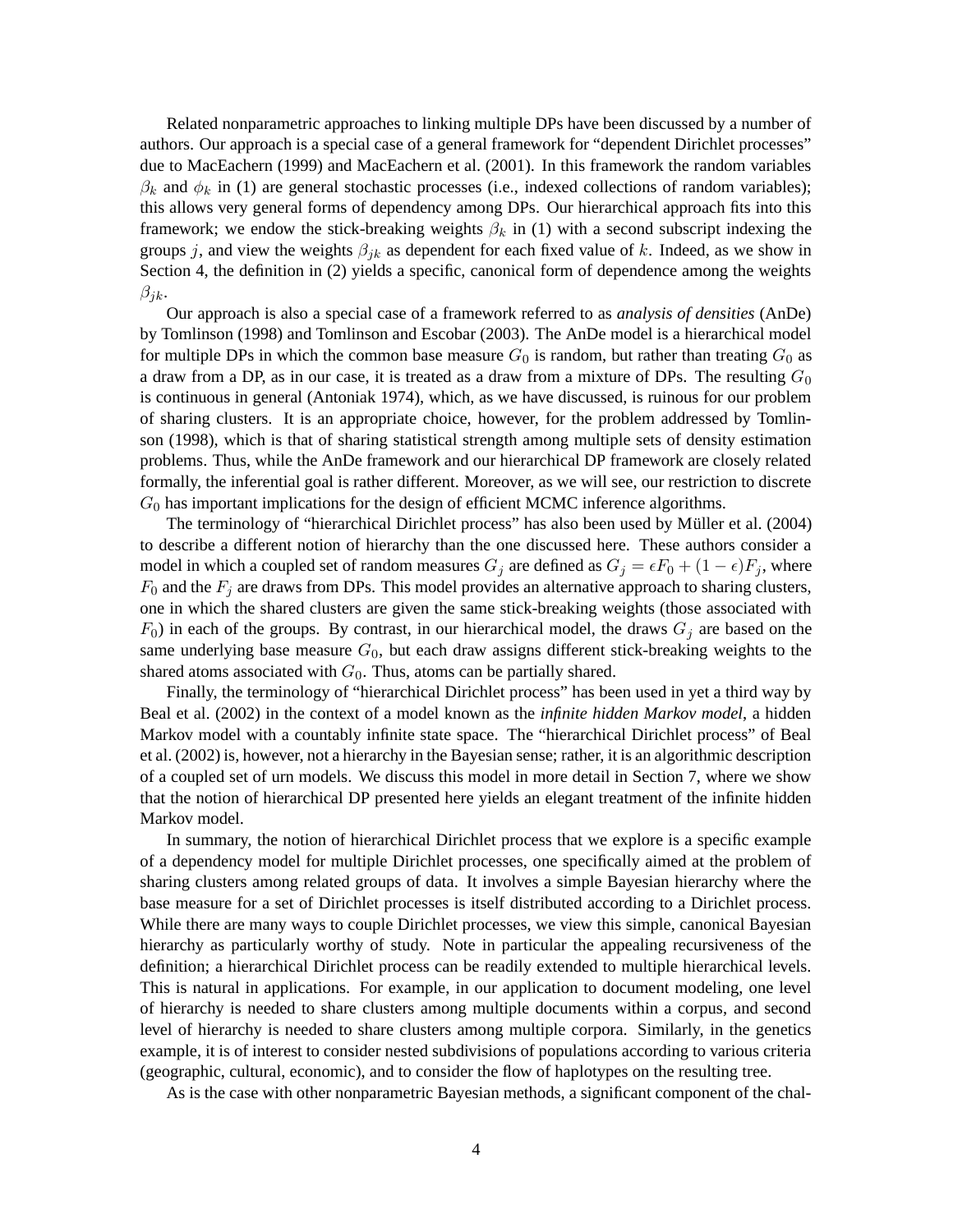lenge in working with the hierarchical Dirichlet process is computational. To provide a general framework for designing procedures for posterior inference in the hierarchical Dirichlet process that parallel those available for the Dirichlet process, it is necessary to develop analogs for the hierarchical Dirichlet process of some of the representations that have proved useful in the Dirichlet process setting. We provide these analogs in Section 4 where we discuss a stick-breaking representation of the hierarchical Dirichlet process, an analog of the Pólya urn model that we refer to as the "Chinese restaurant franchise," and a representation of the hierarchical Dirichlet process in terms of an infinite limit of finite mixture models. With these representations as background, we present MCMC algorithms for posterior inference under hierarchical Dirichlet process mixtures in Section 5. We present experimental results in Section 6 and present our conclusions in Section 8.

### **2 SETTING**

We are interested in problems where the observations are organized into *groups*, and assumed exchangeable both within each group and across groups. To be precise, letting  $j$  index the groups and i index the observations within each group, we assume that  $x_{i1}, x_{i2}, \ldots$  are exchangeable within each group  $j$ . We also assume that the observations are exchangeable at the group level, that is, if  $x_j = (x_{j1}, x_{j2}, \ldots)$  denote all observations in group j, then  $x_1, x_2, \ldots$  are exchangeable.

Assuming each observation is drawn independently from a mixture model, there is a mixture component associated with each observation. Let  $\theta_{ji}$  denote a parameter specifying the mixture component associated with the observation  $x_{ji}$ . We will refer to the variables  $\theta_{ji}$  as *factors*. Note that these variables are not generally distinct; we will develop a different notation for the distinct values of factors. Let  $F(\theta_{ji})$  denote the distribution of  $x_{ji}$  given the factor  $\theta_{ji}$ . Let  $G_j$  denote a prior distribution for the factors  $\theta_j = (\theta_j 1, \theta_{j2}, \ldots)$  associated with group j. We assume that the factors are conditionally independent given  $G_i$ . Thus we have the following probability model:

$$
\begin{aligned}\n\theta_{ji} \mid G_j &\sim G_j &\qquad \text{for each } j \text{ and } i, \\
x_{ji} \mid \theta_{ji} &\sim F(\theta_{ji}) &\qquad \text{for each } j \text{ and } i,\n\end{aligned}\n\tag{3}
$$

to augment the specification given in (2).

# **3 DIRICHLET PROCESSES**

In this section, we provide a brief overview of Dirichlet processes. After a discussion of basic definitions, we present three different perspectives on the Dirichlet process: one based on the stickbreaking construction, one based on a Pólya urn model, and one based on a limit of finite mixture models. Each of these perspectives has an analog in the hierarchical Dirichlet process, which is described in Section 4.

Let  $(\Theta, \mathcal{B})$  be a measurable space, with  $G_0$  a probability measure on the space. Let  $\alpha_0$  be a positive real number. A *Dirichlet process*  $DP(\alpha_0, G_0)$  is defined to be the distribution of a random probability measure G over  $(\Theta, \mathcal{B})$  such that, for any finite measurable partition  $(A_1, A_2, \ldots, A_r)$ of  $\Theta$ , the random vector  $(G(A_1), \ldots, G(A_r))$  is distributed as a finite-dimensional Dirichlet distribution with parameters  $(\alpha_0 G_0(A_1), \ldots, \alpha_0 G_0(A_r))$ :

$$
(G(A_1),\ldots,G(A_r)) \sim \mathrm{Dir}(\alpha_0 G_0(A_1),\ldots,\alpha_0 G_0(A_r)). \tag{4}
$$

We write  $G \sim DP(\alpha_0, G_0)$  if G is a random probability measure with distribution given by the Dirichlet process. The existence of the Dirichlet process was established by Ferguson (1973).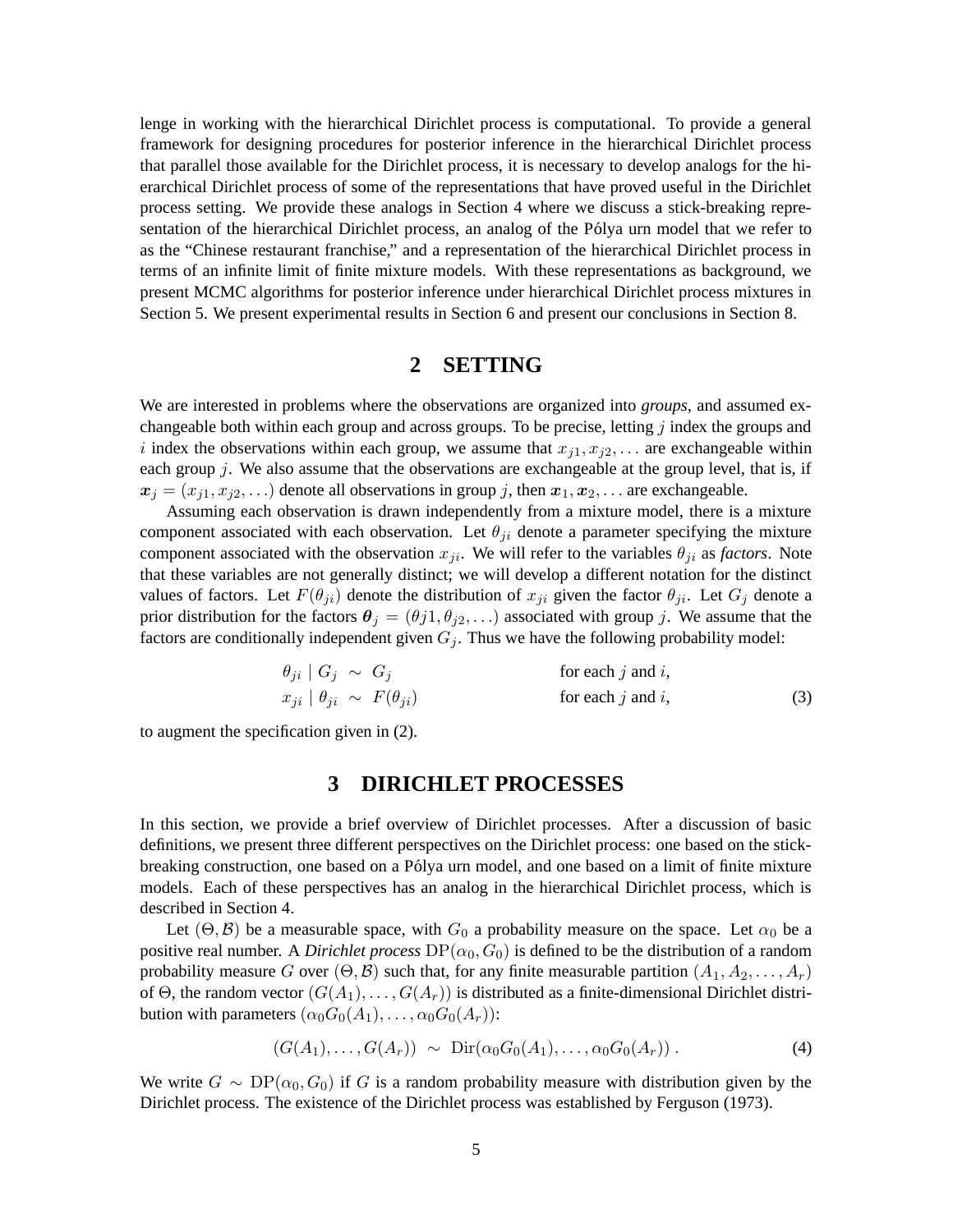#### **3.1 The stick-breaking construction**

Measures drawn from a Dirichlet process are discrete with probability one (Ferguson 1973). This property is made explicit in the *stick-breaking construction* due to Sethuraman (1994). The stickbreaking construction is based on independent sequences of i.i.d. random variables  $(\pi'_k)_{k=1}^{\infty}$  and  $(\phi_k)_{k=1}^\infty$  :

$$
\pi'_k \mid \alpha_0, G_0 \sim \text{Beta}(1, \alpha_0) \qquad \phi_k \mid \alpha_0, G_0 \sim G_0. \qquad (5)
$$

Now define a random measure G as

$$
\pi_k = \pi'_k \prod_{l=1}^{k-1} (1 - \pi'_l) \qquad G = \sum_{k=1}^{\infty} \pi_k \delta_{\phi_k} \,, \tag{6}
$$

where  $\delta_{\phi}$  is a probability measure concentrated at  $\phi$ . Sethuraman (1994) showed that G as defined in this way is a random probability measure distributed according to  $DP(\alpha_0, G_0)$ .

It is important to note that the sequence  $\pi = (\pi_k)_{k=1}^{\infty}$  constructed by (5) and (6) satisfies  $\sum_{k=1}^{\infty} \pi_k = 1$  with probability one. Thus we may interpret  $\pi$  as a random probability measure on the positive integers. For convenience, we shall write  $\pi \sim \text{GEM}(\alpha_0)$  if  $\pi$  is a random probability measure defined by (5) and (6) (GEM stands for Griffiths, Engen and McCloskey; e.g. see Pitman 2002b).

### **3.2 The Chinese restaurant process**

A second perspective on the Dirichlet process is provided by the *Polya ´ urn scheme* (Blackwell and MacQueen 1973). The Pólya urn scheme shows that draws from the Dirichlet process are both discrete and exhibit a clustering property.

The Pólya urn scheme does not refer to G directly; it refers to draws from G. Thus, let  $\theta_1, \theta_2, \ldots$ be a sequence of i.i.d. random variables distributed according to G. That is, the variables  $\theta_1, \theta_2, \ldots$ are conditionally independent given  $G$ , and hence exchangeable. Let us consider the successive conditional distributions of  $\theta_i$  given  $\theta_1, \ldots, \theta_{i-1}$ , where G has been integrated out. Blackwell and MacQueen (1973) showed that these conditional distributions have the following form:

$$
\theta_i \mid \theta_1, \dots, \theta_{i-1}, \alpha_0, G_0 \sim \sum_{\ell=1}^{i-1} \frac{1}{i-1+\alpha_0} \delta_{\theta_\ell} + \frac{\alpha_0}{i-1+\alpha_0} G_0 \,.
$$
 (7)

We can interpret the conditional distributions in terms of a simple urn model in which a ball of a distinct color is associated with each atom. The balls are drawn equiprobably; when a ball is drawn it is placed back in the urn together with another ball of the same color. In addition, with probability proportional to  $\alpha_0$  a new atom is created by drawing from  $G_0$  and a ball of a new color is added to the urn.

Expression (7) shows that  $\theta_i$  has positive probability of being equal to one of the previous draws. Moreover, there is a positive reinforcement effect; the more often a point is drawn, the more likely it is to be drawn in the future. To make the clustering property explicit, it is helpful to introduce a new set of variables that represent distinct values of the atoms. Define  $\phi_1, \dots, \phi_K$  to be the distinct values taken on by  $\theta_1, \ldots, \theta_{i-1}$ , and let  $m_k$  be the number of values  $\theta_{i'}$  that are equal to  $\phi_k$  for  $1 \leq i' < i$ . We can re-express (7) as

$$
\theta_i \mid \theta_1, \dots, \theta_{i-1}, \alpha_0, G_0 \sim \sum_{k=1}^K \frac{m_k}{i-1+\alpha_0} \delta_{\phi_k} + \frac{\alpha_0}{i-1+\alpha_0} G_0 \,.
$$
 (8)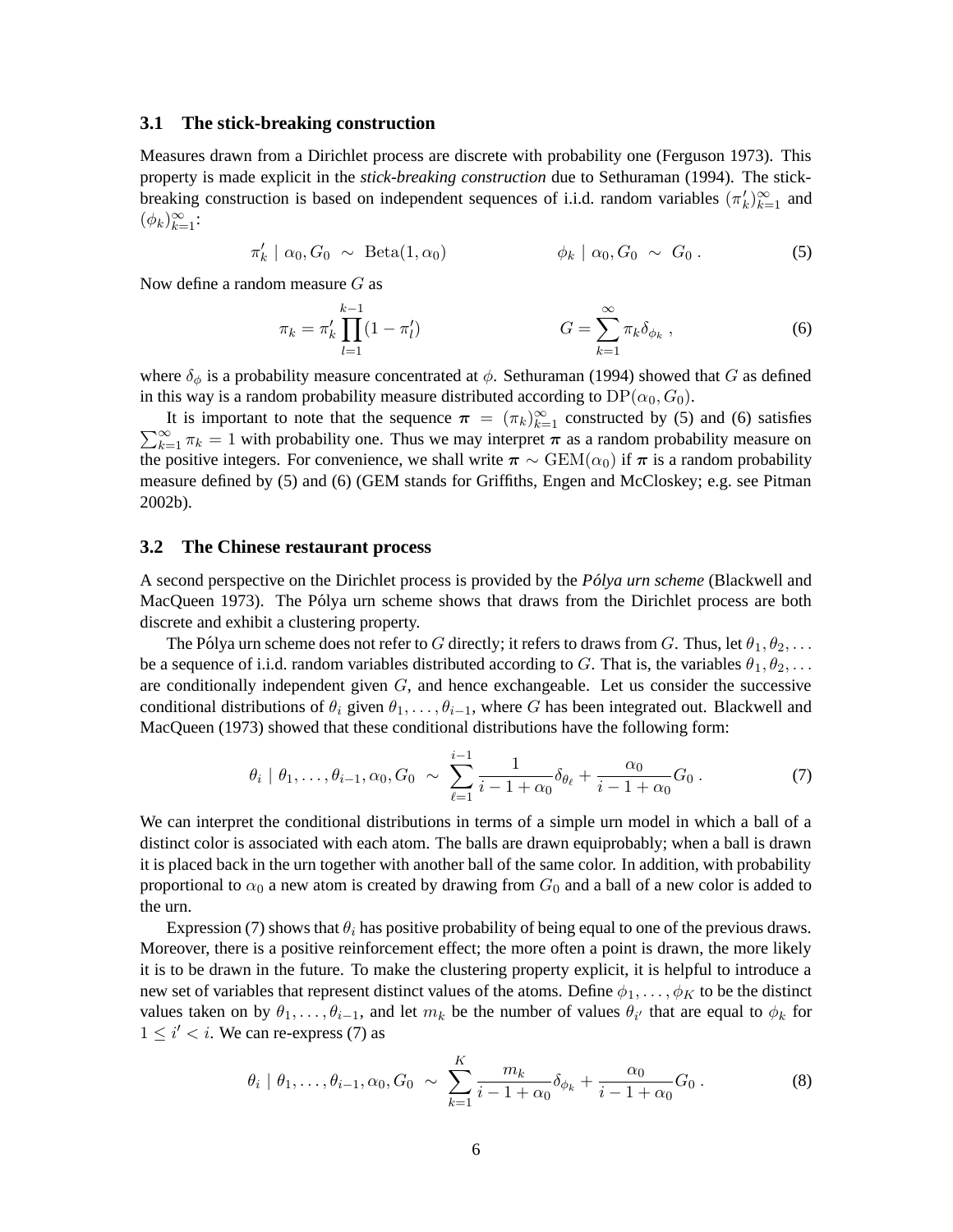

Figure 1: (Left) A representation of a Dirichlet process mixture model as a graphical model. (Right) A hierarchical Dirichlet process mixture model. In the graphical model formalism, each node in the graph is associated with a random variable, where shading denotes an observed variable. Rectangles denote replication of the model within the rectangle. Sometimes the number of replicates is given in the bottom right corner of the rectangle.

Using a somewhat different metaphor, the Pólya urn scheme is closely related to a distribution on partitions known as the *Chinese restaurant process* (Aldous 1985). This metaphor has turned out to be useful in considering various generalizations of the Dirichlet process (Pitman 2002a), and it will be useful in this paper. The metaphor is as follows. Consider a Chinese restaurant with an unbounded number of tables. Each  $\theta_i$  corresponds to a customer who enters the restaurant, while the distinct values  $\phi_k$  correspond to the tables at which the customers sit. The  $i^{\text{th}}$  customer sits at the table indexed by  $\phi_k$ , with probability proportional to the number of customers  $m_k$  already seated there (in which case we set  $\theta_i = \phi_k$ ), and sits at a new table with probability proportional to  $\alpha_0$ (increment K, draw  $\phi_K \sim G_0$  and set  $\theta_i = \phi_K$ ).

#### **3.3 Dirichlet process mixture models**

One of the most important applications of the Dirichlet process is as a nonparametric prior on the parameters of a mixture model. In particular, suppose that observations  $x_i$  arise as follows:

$$
\begin{aligned}\n\theta_i \mid G \sim G \\
x_i \mid \theta_i \sim F(\theta_i),\n\end{aligned} \tag{9}
$$

where  $F(\theta_i)$  denotes the distribution of the observation  $x_i$  given  $\theta_i$ . The factors  $\theta_i$  are conditionally independent given  $G$ , and the observation  $x_i$  is conditionally independent of the other observations given the factor  $\theta_i$ . When G is distributed according to a Dirichlet process, this model is referred to as a *Dirichlet process mixture model*. A graphical model representation of a Dirichlet process mixture model is shown in Figure 1 (Left).

Since G can be represented using a stick-breaking construction (6), the factors  $\theta_i$  take on values  $\phi_k$  with probability  $\pi_k$ . We may denote this using an indicator variable  $z_i$  which takes on positive integral values and is distributed according to  $\pi$  (interpreting  $\pi$  as a random probability measure on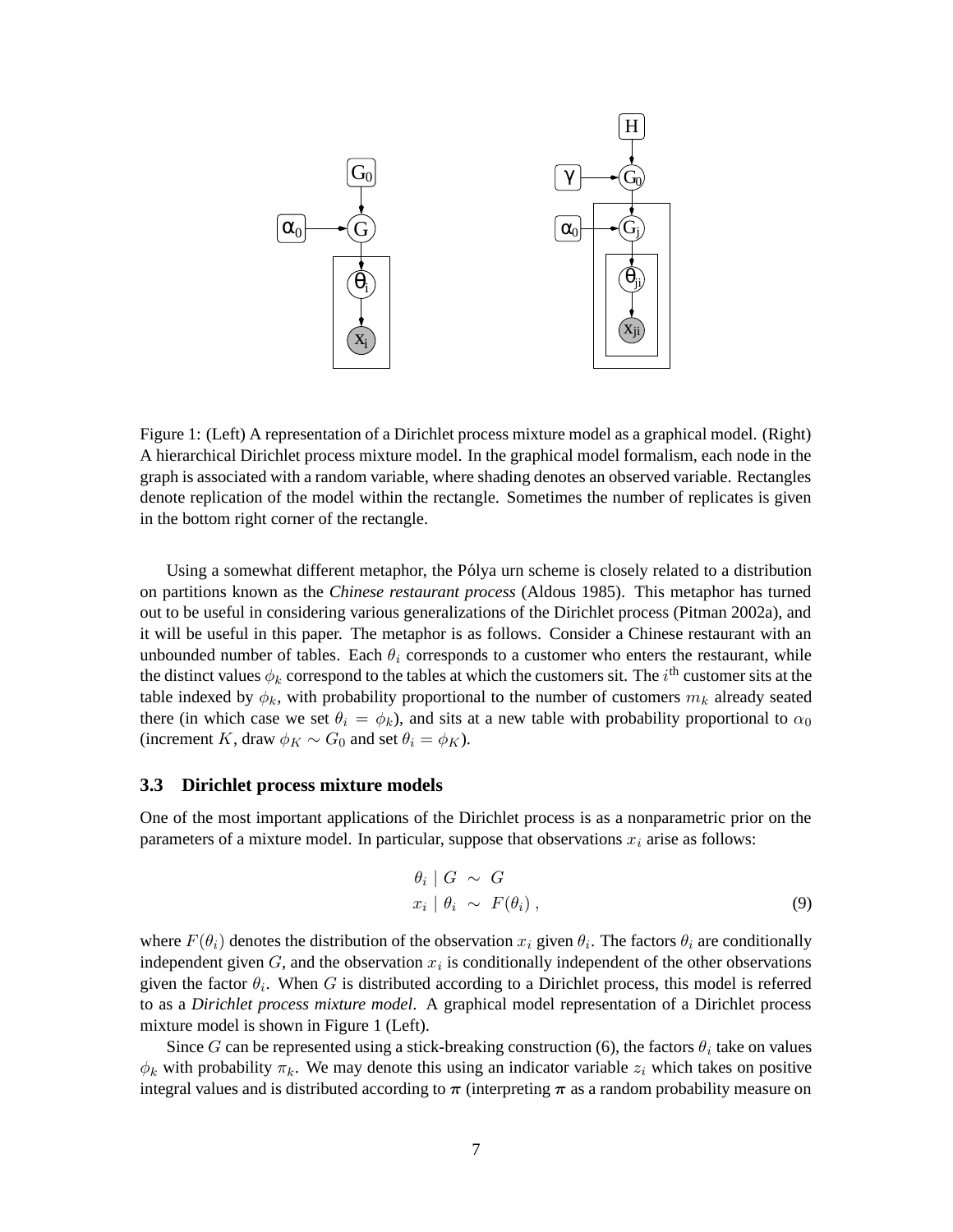the positive integers). Hence an equivalent representation of a Dirichlet process mixture is given by the following conditional distributions:

π | α<sup>0</sup> ∼ GEM(α0) z<sup>i</sup> | π ∼ π φ<sup>k</sup> | G<sup>0</sup> ∼ G<sup>0</sup> x<sup>i</sup> | z<sup>i</sup> ,(φk) ∞ <sup>k</sup>=1 ∼ F(φz<sup>i</sup> ) . (10)

Moreover,  $G = \sum_{k=1}^{\infty} \pi_k \delta_{\phi_k}$  and  $\theta_i = \phi_{z_i}$ .

### **3.4 The infinite limit of finite mixture models**

A Dirichlet process mixture model can be derived as the limit of a sequence of finite mixture models, where the number of mixture components is taken to infinity (Neal 1992; Rasmussen 2000; Green and Richardson 2001; Ishwaran and Zarepour 2002). This limiting process provides a third perspective on the Dirichlet process.

Suppose we have L mixture components. Let  $\pi = (\pi_1, \dots, \pi_L)$  denote the mixing proportions. Note that we previously used the symbol  $\pi$  to denote the weights associated with the atoms in G. We have deliberately overloaded the definition of  $\pi$  here; as we shall see later, they are closely related. In fact, in the limit  $L \to \infty$  these vectors are equivalent up to a random *size-biased permutation* of their entries (Pitman 1996).

We place a Dirichlet prior on  $\pi$  with symmetric parameters  $(\alpha_0/L, \ldots, \alpha_0/L)$ . Let  $\phi_k$  denote the parameter vector associated with mixture component k, and let  $\phi_k$  have prior distribution  $G_0$ . Drawing an observation  $x_i$  from the mixture model involves picking a specific mixture component with probability given by the mixing proportions; let  $z_i$  denote that component. We thus have the following model:

π | α<sup>0</sup> ∼ Dir(α0/L, . . . , α0/L) z<sup>i</sup> | π ∼ π φ<sup>k</sup> | G<sup>0</sup> ∼ G<sup>0</sup> x<sup>i</sup> | z<sup>i</sup> ,(φk) L <sup>k</sup>=1 ∼ F(φz<sup>i</sup> ) . (11)

Let  $G^L = \sum_{k=1}^L \pi_k \delta_{\phi_k}$ . Ishwaran and Zarepour (2002) show that for every measurable function f integrable with respect to  $G_0$ , we have, as  $L \to \infty$ :

$$
\int f(\theta) dG^{L}(\theta) \xrightarrow{\mathcal{D}} \int f(\theta) dG(\theta).
$$
 (12)

A consequence of this is that the marginal distribution induced on the observations  $x_1, \ldots, x_n$  approaches that of a Dirichlet process mixture model.

# **4 HIERARCHICAL DIRICHLET PROCESSES**

We propose a nonparametric Bayesian approach to the modeling of grouped data, where each group is associated with a mixture model, and where we wish to link these mixture models. By analogy with Dirichlet process mixture models, we first define the appropriate nonparametric prior, which we refer to as the *hierarchical Dirichlet process*. We then show how this prior can be used in the grouped mixture model setting. We present analogs of the three perspectives presented earlier for the Dirichlet process—a stick-breaking construction, a Chinese restaurant process representation, and a representation in terms of a limit of finite mixture models.

A hierarchical Dirichlet process is a distribution over a set of random probability measures over  $(\Theta, \mathcal{B})$ . The process defines a set of random probability measures  $G_j$ , one for each group, and a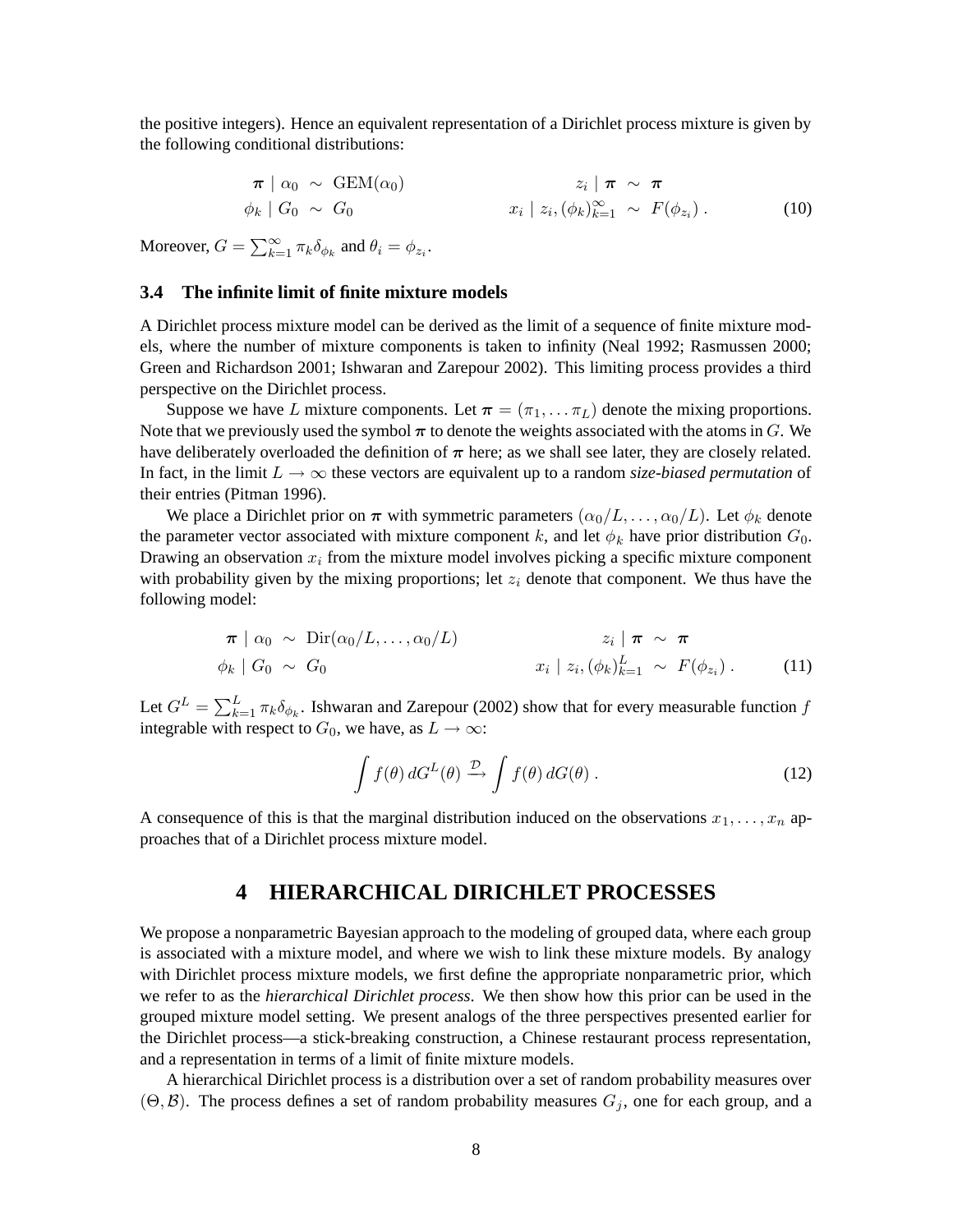global random probability measure  $G_0$ . The global measure  $G_0$  is distributed as a Dirichlet process with concentration parameter  $\gamma$  and base probability measure H:

$$
G_0 | \gamma, H \sim \text{DP}(\gamma, H) \,, \tag{13}
$$

and the random measures  $G_i$  are conditionally independent given  $G_0$ , with distributions given by a Dirichlet process with base probability measure  $G_0$ :

$$
G_j \mid \alpha_0, G_0 \sim \text{DP}(\alpha_0, G_0). \tag{14}
$$

The hyperparameters of the hierarchical Dirichlet process consist of the baseline probability measure H, and the concentration parameters  $\gamma$  and  $\alpha_0$ . The baseline H provides the prior distribution for the factors  $\theta_{ji}$ . The distribution  $G_0$  varies around the prior H, with the amount of variability governed by  $\gamma$ . The actual distribution  $G_j$  over the factors in the j<sup>th</sup> group deviates from  $G_0$ , with the amount of variability governed by  $\alpha_0$ . If we expect the variability in different groups to be different, we can use a separate concentration parameter  $\alpha_j$  for each group j. In this paper, following Escobar and West (1995), we put vague gamma priors on  $\gamma$  and  $\alpha_0$ .

A hierarchical Dirichlet process can be used as the prior distribution over the factors for grouped data. For each j let  $\theta_{j1}, \theta_{j2}, \ldots$  be i.i.d. random variables distributed as  $G_j$ . Each  $\theta_{ji}$  is a factor corresponding to a single observation  $x_{ji}$ . The likelihood is given by:

$$
\begin{aligned}\n\theta_{ji} \mid G_j &\sim G_j \\
x_{ji} \mid \theta_{ji} &\sim F(\theta_{ji})\n\end{aligned} \tag{15}
$$

This completes the definition of a *hierarchical Dirichlet process mixture model*. The corresponding graphical model is shown in Figure 1 (Right).

The hierarchical Dirichlet process can readily be extended to more than two levels. That is, the base measure  $H$  can itself be a draw from a DP, and the hierarchy can be extended for as many levels as are deemed useful. In general, we obtain a tree in which a DP is associated with each node, in which the children of a given node are conditionally independent given their parent, and in which the draw from the DP at a given node serves as a base measure for its children. The atoms in the stick-breaking representation at a given node are thus shared among all descendant nodes, providing a notion of shared clusters at multiple levels of resolution.

#### **4.1 The stick-breaking construction**

Given that the global measure  $G_0$  is distributed as a Dirichlet process, it can be expressed using a stick-breaking representation:

$$
G_0 = \sum_{k=1}^{\infty} \beta_k \delta_{\phi_k} \,, \tag{16}
$$

where  $\phi_k \sim H$  independently and  $\beta = (\beta_k)_{k=1}^{\infty} \sim \text{GEM}(\gamma)$  are mutually independent. Since  $G_0$ has support at the points  $\phi = (\phi_k)_{k=1}^{\infty}$ , each  $G_j$  necessarily has support at these points as well, and can thus be written as:

$$
G_j = \sum_{k=1}^{\infty} \pi_{jk} \delta_{\phi_k} . \tag{17}
$$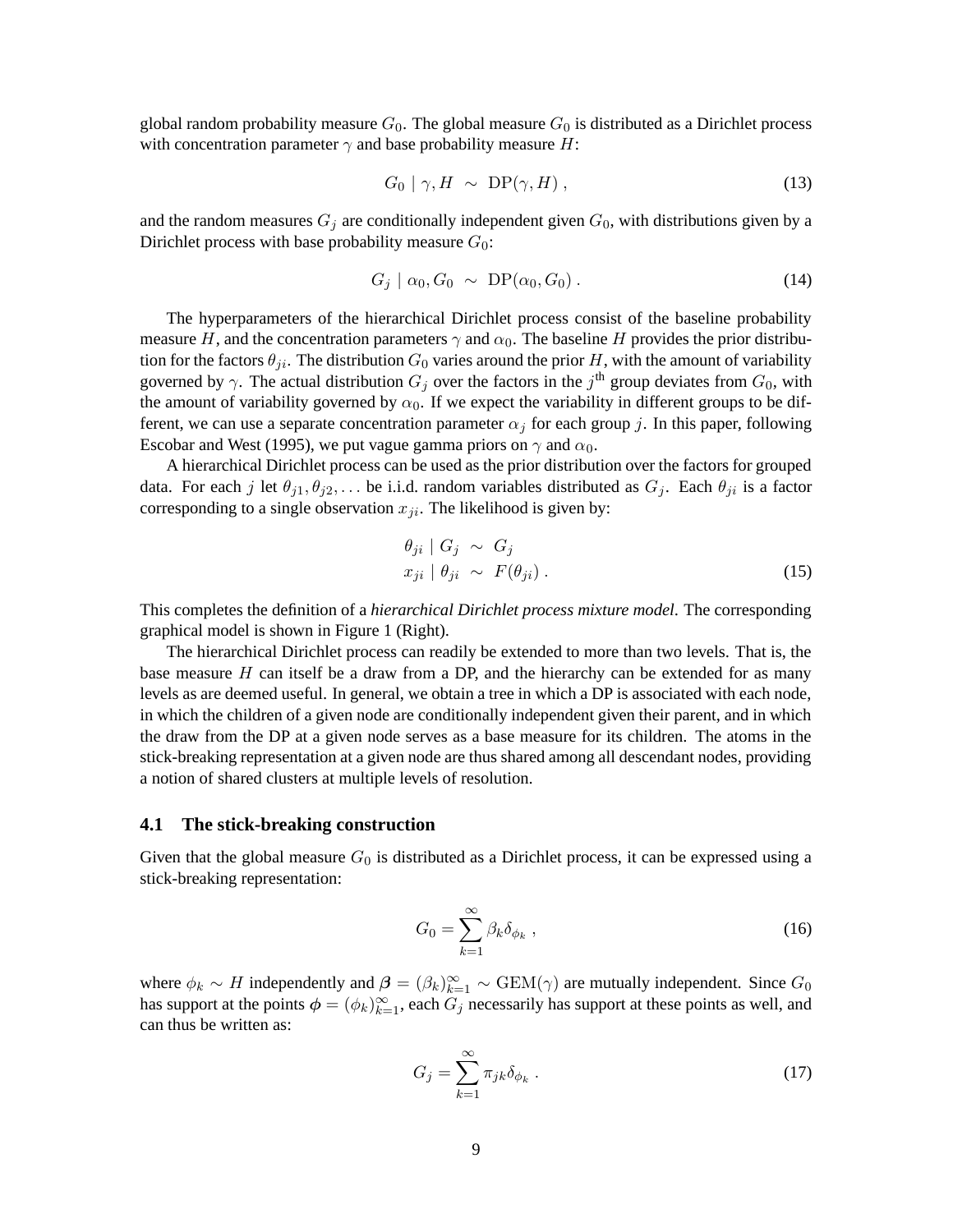Let  $\pi_j = (\pi_{jk})_{k=1}^{\infty}$ . Note that the weights  $\pi_j$  are independent given  $\beta$  (since the  $G_j$  are independent given  $G_0$ ). We now describe how the weights  $\pi_i$  are related to the global weights  $\beta$ .

Let  $(A_1, \ldots, A_r)$  be a measurable partition of  $\Theta$  and let  $K_l = \{k : \phi_k \in A_l\}$  for  $l = 1, \ldots, r$ . Note that  $(K_1, \ldots, K_r)$  is a finite partition of the positive integers. Further, assuming that H is non-atomic, the  $\phi_k$ 's are distinct with probability one, so any partition of the positive integers corresponds to some partition of  $\Theta$ . Thus, for each j we have:

$$
(G_j(A_1),...,G_j(A_r)) \sim \text{Dir}(\alpha_0 G_0(A_1),..., \alpha_0 G_0(A_r))
$$
  
\n
$$
\Rightarrow \left(\sum_{k \in K_1} \pi_{jk},..., \sum_{k \in K_r} \pi_{jk}\right) \sim \text{Dir}\left(\alpha_0 \sum_{k \in K_1} \beta_k, ..., \alpha_0 \sum_{k \in K_r} \beta_k\right),
$$
 (18)

for every finite partition of the positive integers. Hence each  $\pi_j$  is independently distributed according to DP( $\alpha_0$ ,  $\beta$ ), where we interpret  $\beta$  and  $\pi_j$  as probability measures on the positive integers. If H is non-atomic then a weaker result still holds: if  $\pi_j \sim DP(\alpha_0, \beta)$  then  $G_j$  as given in (17) is still  $DP(\alpha_0, G_0)$  distributed.

As in the Dirichlet process mixture model, since each factor  $\theta_{ji}$  is distributed according to  $G_j$ , it takes on the value  $\phi_k$  with probability  $\pi_{jk}$ . Again let  $z_{ji}$  be an indicator variable such that  $\theta_{ji} = \phi_{z_{ji}}$ . Given  $z_{ji}$  we have  $x_{ji} \sim F(\phi_{z_{ji}})$ . Thus we obtain an equivalent representation of the hierarchical Dirichlet process mixture via the following conditional distributions:

$$
\begin{array}{ccc}\n\beta \mid \gamma & \sim & \text{GEM}(\gamma) \\
\pi_j \mid \alpha_0, \beta & \sim & \text{DP}(\alpha_0, \beta) \\
\phi_k \mid H \sim & H\n\end{array}\n\qquad\n\begin{array}{ccc}\nz_{ji} \mid \pi_j & \sim & \pi_j \\
x_{ji} \mid z_{ji}, (\phi_k)_{k=1}^\infty & \sim & F(\phi_{z_{ji}}).\n\end{array}\n\tag{19}
$$

We now derive an explicit relationship between the elements of  $\beta$  and  $\pi_j$ . Recall that the stickbreaking construction for Dirichlet processes defines the variables  $\beta_k$  in (16) as follows:

$$
\beta'_k \sim \text{Beta}(1,\gamma) \qquad \beta_k = \beta'_k \prod_{l=1}^{k-1} (1 - \beta'_l) \,. \tag{20}
$$

Using (18), we show that the following stick-breaking construction produces a random probability measure  $\pi_i \sim DP(\alpha_0, \beta)$ :

$$
\pi'_{jk} \sim \text{Beta}\left(\alpha_0 \beta_k, \alpha_0 \left(1 - \sum_{l=1}^k \beta_l\right)\right) \qquad \qquad \pi_{jk} = \pi'_{jk} \prod_{l=1}^{k-1} (1 - \pi'_{jl}) \,. \tag{21}
$$

To derive (21), first notice that for a partition  $({1, \ldots, k-1}, \{k\}, \{k+1, k+2, \ldots\})$ , (18) gives:

$$
\left(\sum_{l=1}^{k-1} \pi_{jl}, \pi_{jk}, \sum_{l=k+1}^{\infty} \pi_{jl}\right) \sim \mathrm{Dir}\left(\alpha_0 \sum_{l=1}^{k-1} \beta_l, \alpha_0 \beta_k, \alpha_0 \sum_{l=k+1}^{\infty} \beta_l\right). \tag{22}
$$

Removing the first element, and using standard properties of the Dirichlet distribution, we have:

$$
\frac{1}{1 - \sum_{l=1}^{k-1} \pi_{jl}} \left( \pi_{jk}, \sum_{l=k+1}^{\infty} \pi_{jl} \right) \sim \mathrm{Dir} \left( \alpha_0 \beta_k, \alpha_0 \sum_{l=k+1}^{\infty} \beta_l \right). \tag{23}
$$

Finally, define  $\pi'_{jk} = \frac{\pi_{jk}}{1-\sum_{k=1}^{k-1} \pi_{jk}}$  $\frac{\pi_{jk}}{1-\sum_{l=1}^{k-1}\pi_{jl}}$  and observe that  $1-\sum_{l=1}^{k}\beta_{l} = \sum_{l=k+1}^{\infty}\beta_{l}$  to obtain (21). Together with (20), (16) and  $(17)$ , this completes the description of the stick-breaking construction for hierarchical Dirichlet processes.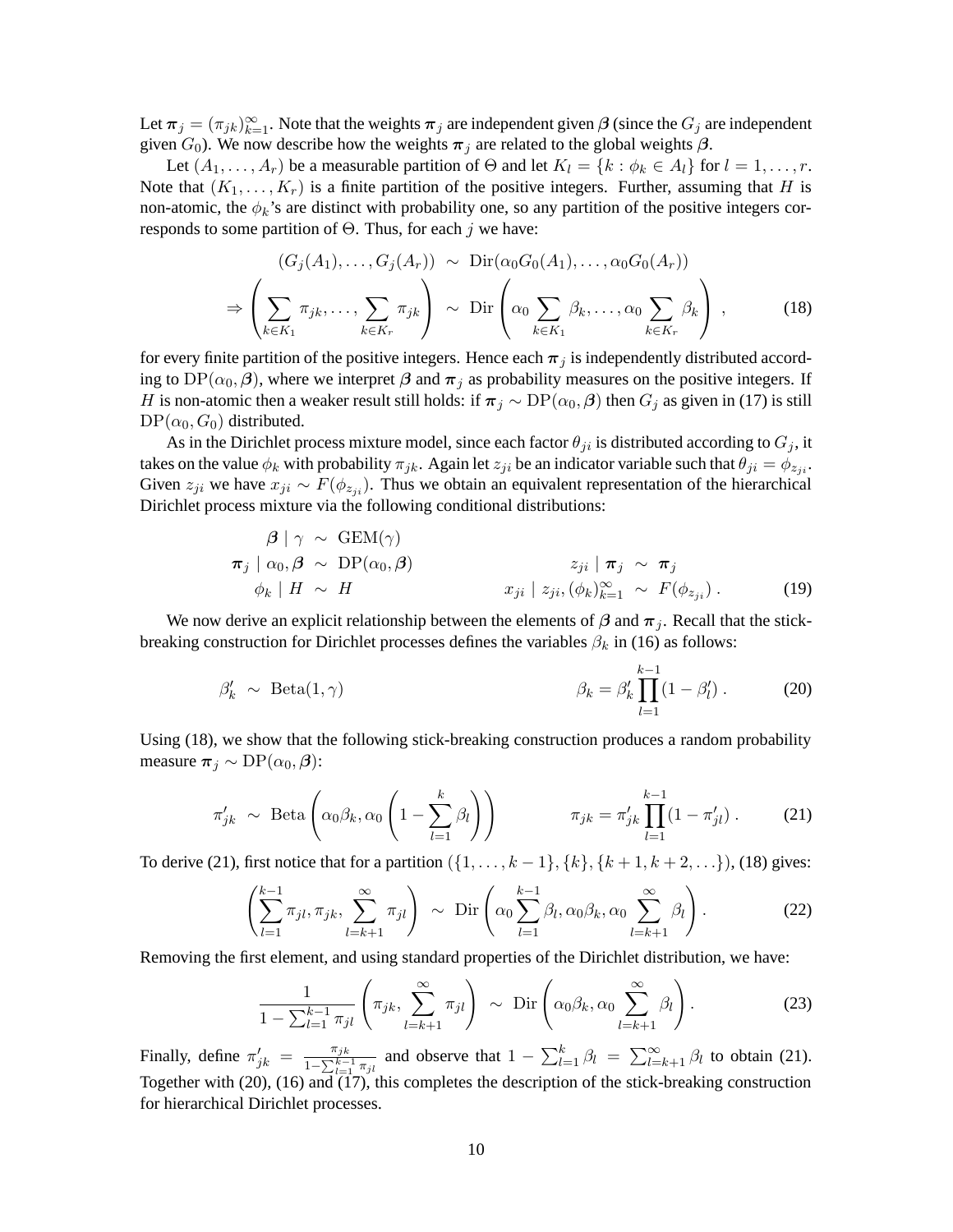

Figure 2: A depiction of a Chinese restaurant franchise. Each restaurant is represented by a rectangle. Customers ( $\theta_{ji}$ 's) are seated at tables (circles) in the restaurants. At each table a dish is served. The dish is served from a global menu ( $\phi_k$ ), whereas the parameter  $\psi_{jt}$  is a table-specific indicator that serves to index items on the global menu. The customer  $\theta_{ji}$  sits at the table to which it has been assigned in (24).

#### **4.2 The Chinese restaurant franchise**

In this section we describe an analog of the Chinese restaurant process for hierarchical Dirichlet processes that we refer to as the *Chinese restaurant franchise*. In the Chinese restaurant franchise, the metaphor of the Chinese restaurant process is extended to allow multiple restaurants which share a set of dishes.

The metaphor is as follows (see Figure 2). We have a restaurant franchise with a shared menu across the restaurants. At each table of each restaurant one dish is ordered from the menu by the first customer who sits there, and it is shared among all customers who sit at that table. Multiple tables in multiple restaurants can serve the same dish.

In this setup, the restaurants correspond to groups and the customers correspond to the factors  $\theta_{ji}$ . We also let  $\phi_1, \ldots, \phi_K$  denote K i.i.d. random variables distributed according to H; this is the global menu of dishes. We also introduce variables  $\psi_{it}$  which represent the table-specific choice of dishes; in particular,  $\psi_{jt}$  is the dish served at table t in restaurant j.

Note that each  $\theta_{ji}$  is associated with one  $\psi_{jt}$ , while each  $\psi_{jt}$  is associated with one  $\phi_k$ . We introduce indicators to denote these associations. In particular, let  $t_{ji}$  be the index of the  $\psi_{jt}$  associated with  $\theta_{ji}$ , and let  $k_{jt}$  be the index of  $\phi_k$  associated with  $\psi_{jt}$ . In the Chinese restaurant franchise metaphor, customer i in restaurant j sat at table  $t_{ji}$  while table t in restaurant j serves dish  $k_{jt}$ .

We also need a notation for counts. In particular, we need to maintain counts of customers and counts of tables. We use the notation  $n_{itk}$  to denote the number of customers in restaurant j at table t eating dish k. Marginal counts are represented with dots. Thus,  $n_{it}$  represents the number of customers in restaurant j at table t and  $n_{j,k}$  represents the number of customers in restaurant j eating dish k. The notation  $m_{ik}$  denotes the number of tables in restaurant j serving dish k. Thus,  $m_j$  represents the number of tables in restaurant j,  $m_k$  represents the number of tables serving dish  $k$ , and  $m$ . the total number of tables occupied.

Let us now compute marginals under a hierarchical Dirichlet process when  $G_0$  and  $G_j$  are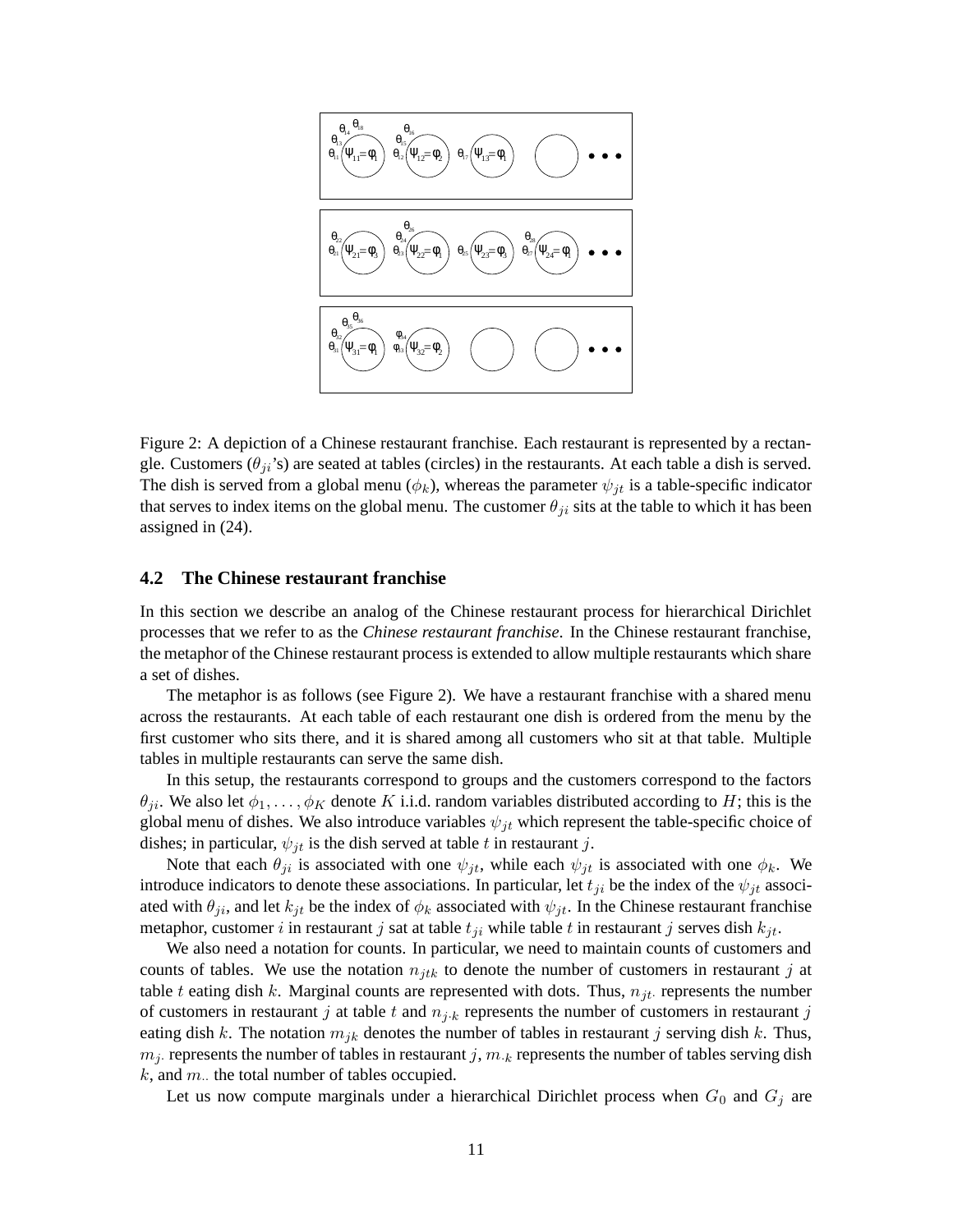integrated out. First consider the conditional distribution for  $\theta_{ji}$  given  $\theta_{j1}, \dots, \theta_{j,i-1}$  and  $G_0$ , where  $G_i$  is integrated out. From (8):

$$
\theta_{ji} \mid \theta_{j1}, \dots, \theta_{j,i-1}, \alpha_0, G_0 \sim \sum_{t=1}^{m_j} \frac{n_{jt}}{i-1+\alpha_0} \delta_{\psi_{jt}} + \frac{\alpha_0}{i-1+\alpha_0} G_0 , \qquad (24)
$$

This is a mixture, and a draw from this mixture can be obtained by drawing from the terms on the right-hand side with probabilities given by the corresponding mixing proportions. If a term in the first summation is chosen then we set  $\theta_{ji} = \psi_{jt}$  and let  $t_{ji} = t$  for the chosen t. If the second term is chosen then we increment  $m_j$ , by one, draw  $\psi_{jm_j}$ .  $\sim G_0$  and set  $\theta_{ji} = \psi_{jm_j}$  and  $t_{ji} = m_j$ .

Now we proceed to integrate out  $G_0$ . Notice that  $G_0$  appears only in its role as the distribution of the variables  $\psi_{jt}$ . Since  $G_0$  is distributed according to a Dirichlet process, we can integrate it out by using (8) again and write the conditional distribution of  $\psi_{jt}$  as:

$$
\psi_{jt} \mid \psi_{11}, \psi_{12}, \dots, \psi_{21}, \dots, \psi_{jt-1}, \gamma, H \sim \sum_{k=1}^{K} \frac{m_{.k}}{m_{..} + \gamma} \delta_{\phi_k} + \frac{\gamma}{m_{..} + \gamma} H \,. \tag{25}
$$

If we draw  $\psi_{jt}$  via choosing a term in the summation on the right-hand side of this equation, we set  $\psi_{jt} = \phi_k$  and let  $k_{jt} = k$  for the chosen k. If the second term is chosen then we increment K by one, draw  $\phi_K \sim H$  and set  $\psi_{jt} = \phi_K$  and  $k_{jt} = K$ .

This completes the description of the conditional distributions of the  $\theta_{ji}$  variables. To use these equations to obtain samples of  $\theta_{ji}$ , we proceed as follows. For each j and i, first sample  $\theta_{ji}$  using (24). If a new sample from  $G_0$  is needed, we use (25) to obtain a new sample  $\psi_{jt}$  and set  $\theta_{ji} = \psi_{jt}$ .

Note that in the hierarchical Dirichlet process the values of the factors are shared between the groups, as well as within the groups. This is a key property of hierarchical Dirichlet processes.

#### **4.3 The infinite limit of finite mixture models**

As in the case of a Dirichlet process mixture model, the hierarchical Dirichlet process mixture model can be derived as the infinite limit of finite mixtures. In this section, we present two apparently different finite models that both yield the hierarchical Dirichlet process mixture in the infinite limit, each emphasizing a different aspect of the model.

Consider the following collection of finite mixture models, where  $\beta$  is a global vector of mixing proportions and  $\pi_j$  is a group-specific vector of mixing proportions:

$$
\begin{array}{ccc}\n\beta \mid \gamma & \sim & \text{Dir}(\gamma/L, \dots, \gamma/L) \\
\pi_j \mid \alpha_0, \beta & \sim & \text{Dir}(\alpha_0 \beta) & z_{ji} \mid \pi_j & \sim & \pi_j \\
\phi_k \mid H \sim & H & x_{ji} \mid z_{ji}, (\phi_k)_{k=1}^L \sim & F(\phi_{z_{ji}}).\n\end{array} \tag{26}
$$

The parametric hierarchical prior for  $\beta$  and  $\pi$  in (26) has been discussed by MacKay and Peto (1994) as a model for natural languages. We will show that the limit of this model as  $L \to \infty$  is the hierarchical Dirichlet process. Let us consider the random probability measures  $G_0^L = \sum_{k=1}^L \beta_k \delta_{\phi_k}$ and  $G_j^L = \sum_{k=1}^L \pi_{jk} \delta_{\phi_k}$ . As in Section 3.4, for every measurable function f integrable with respect to  $H$  we have

$$
\int f(\theta) dG_0^L(\theta) \xrightarrow{\mathcal{D}} \int f(\theta) dG_0(\theta) ,
$$
\n(27)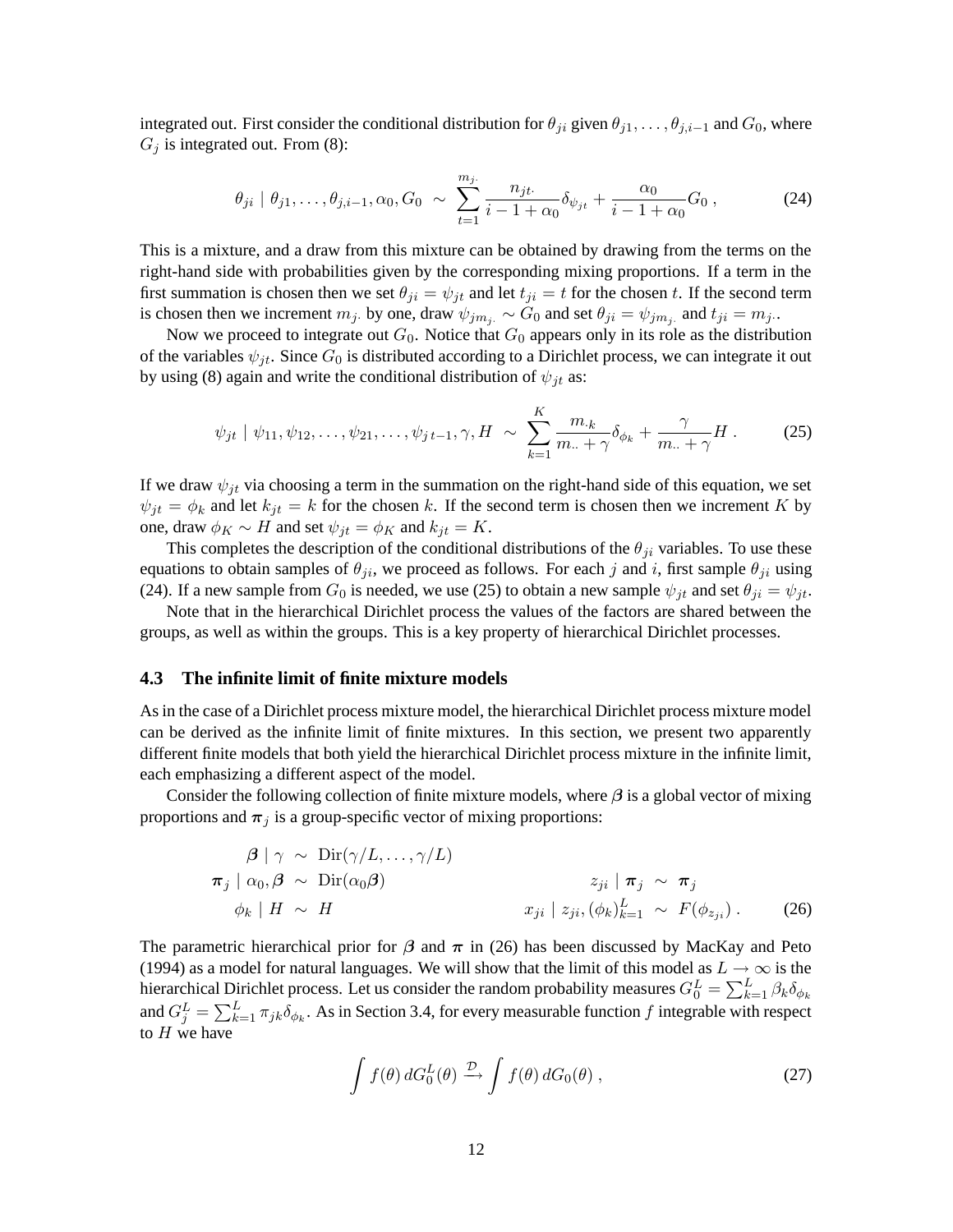as  $L \to \infty$ . Further, using standard properties of the Dirichlet distribution, we see that (18) still holds for the finite case for partitions of  $\{1, \ldots, L\}$ ; hence we have:

$$
G_j^L \sim \text{DP}(\alpha_0, G_0^L) \,. \tag{28}
$$

It is now clear that as  $L \to \infty$  the marginal distribution this finite model induces on x approaches the hierarchical Dirichlet process mixture model.

There is an alternative finite model whose limit is also the hierarchical Dirichlet process mixture model. Instead of introducing dependencies between the groups by placing a prior on  $\beta$  (as in the first finite model), each group can instead choose a subset of  $T$  mixture components from a modelwide set of  $L$  mixture components. In particular consider the following model:

$$
\begin{array}{ccc}\n\beta \mid \gamma & \sim & \text{Dir}(\gamma/L, \dots, \gamma/L) & k_{jt} \mid \beta \sim \beta \\
\pi_j \mid \alpha_0 \sim & \text{Dir}(\alpha_0/T, \dots, \alpha_0/T) & t_{ji} \mid \pi_j \sim \pi_j \\
\phi_k \mid H \sim & H & x_{ji} \mid t_{ji}, (k_{jt})_{t=1}^T, (\phi_k)_{k=1}^L \sim & F(\phi_{k_{jt}}) \,.\n\end{array} \tag{29}
$$

As  $T \to \infty$  and  $L \to \infty$ , the limit of this model is the Chinese restaurant franchise process; hence the infinite limit of this model is also the hierarchical Dirichlet process mixture model.

### **5 INFERENCE**

In this section we describe three related Markov chain Monte Carlo sampling schemes for the hierarchical Dirichlet process mixture model. The first is a straightforward Gibbs sampler based on the Chinese restaurant franchise, the second is based upon an augmented representation involving both the Chinese restaurant franchise and the posterior for  $G_0$ , while the third is a variation on the second sampling scheme with streamlined bookkeeping. To simplify the discussion we assume that the base distribution  $H$  is conjugate to the data distribution  $F$ ; this allows us to focus on the issues specific to the hierarchical Dirichlet process. The nonconjugate case can be approached by adapting to the hierarchical Dirichlet process techniques developed for nonconjugate DP mixtures (Neal 2000). Moreover, in this section we assume fixed values for the concentration parameters  $\alpha_0$  and  $\gamma$ ; we present a sampler for these parameters in the appendix.

We recall the random variables of interest. The variables  $x_{ji}$  are the observed data. Each  $x_{ji}$ is assumed to arise as a draw from a distribution  $F(\theta_{ji})$ . Let the factor  $\theta_{ji}$  be associated with the table  $t_{ji}$  in the restaurant representation; i.e., let  $\theta_{ji} = \psi_{jtji}$ . The random variable  $\psi_{jt}$  is an instance of mixture component  $k_{jt}$ ; i.e.,  $\psi_{jt} = \phi_{k_{jt}}$ . The prior over the parameters  $\phi_k$  is H. Let  $z_{ji} = k_{jtji}$  denote the mixture component associated with the observation  $x_{ji}$ . We use the notation  $n_{jtk}$  to denote the number of customers in restaurant j at table t eating dish k, while  $m_{jk}$  denotes the number of tables in restaurant  $j$  serving dish  $k$ . Marginal counts are represented with dots.

Let  $\bm{x} = (x_{ji} : \text{ all } j, i), \bm{x}_{jt} = (x_{ji} : \text{ all } i \text{ with } t_{ji} = t), \bm{t} = (t_{ji} : \text{ all } j, i), \bm{k} = (k_{jt} : \text{ all } j, t),$  $z = (z_{ji} : \text{ all } j, i), \, \boldsymbol{m} = (m_{jk} : \text{ all } j, k)$  and  $\boldsymbol{\phi} = (\phi_1, \dots, \phi_K)$ . When a superscript is attached to a set of variables or a count, e.g.,  $x^{-ji}$ ,  $\mathbf{k}^{-jt}$  or  $n_{it}^{-ji}$ .  $j_t^{j}$ , this means that the variable corresponding to the superscripted index is removed from the set or from the calculation of the count. In the examples,  $x^{-ji} = \mathbf{x} \setminus x_{ji}$ ,  $\mathbf{k}^{-jt} = \mathbf{k} \setminus k_{jt}$  and  $n_{jt}^{-ji}$ .  $j_t^{j}$  is the number of observations in group j whose factor is associated with  $\psi_{jt}$ , leaving out item  $x_{ji}$ .

Let  $F(\theta)$  have density  $f(\cdot|\theta)$  and H have density  $h(\cdot)$ . Since H is conjugate to F we integrate out the mixture component parameters  $\phi$  in the sampling schemes. Denote the conditional density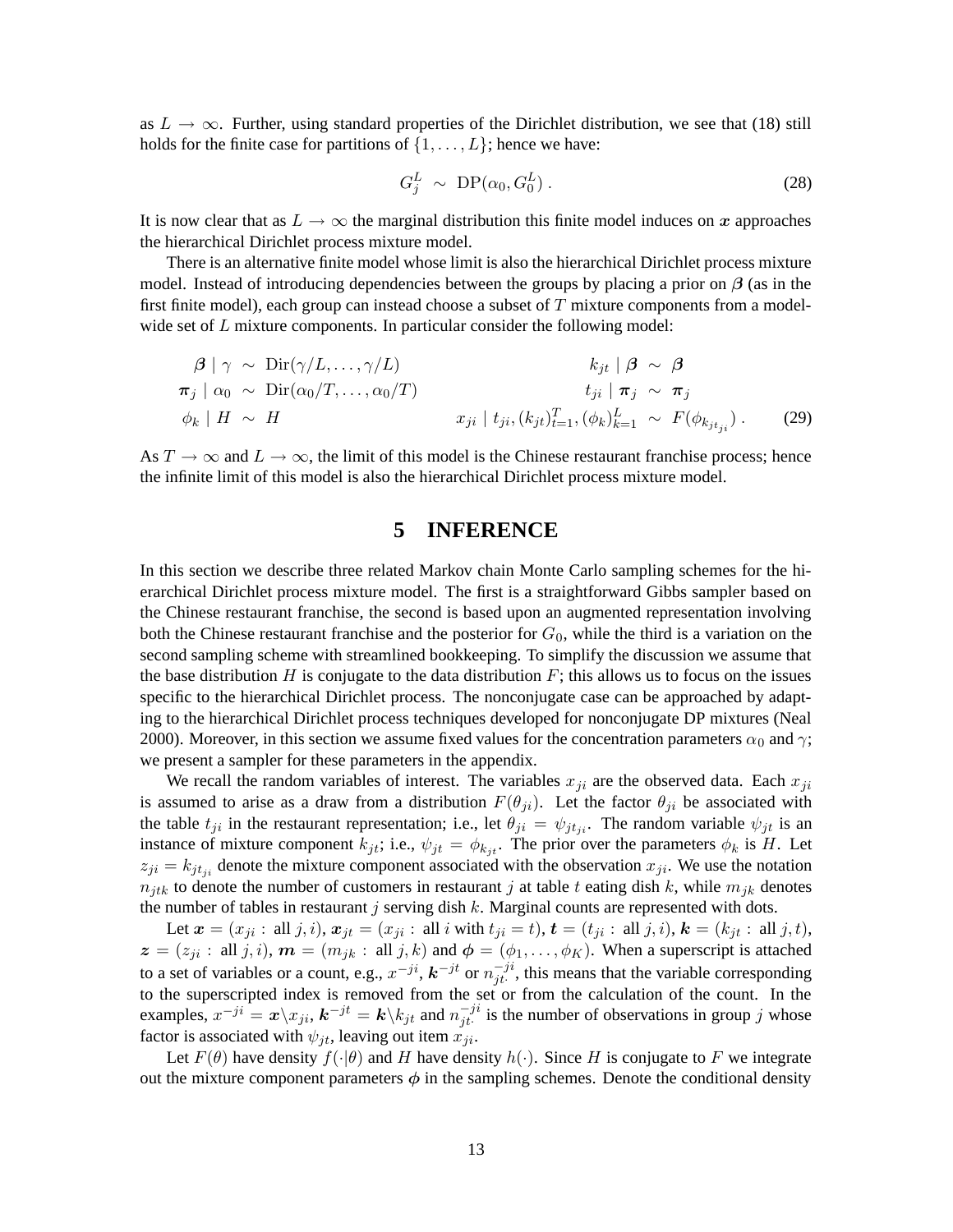of  $x_{ji}$  under mixture component k given all data items except  $x_{ji}$  as

$$
f_k^{-x_{ji}}(x_{ji}) = \frac{\int f(x_{ji}|\phi_k) \prod_{j'i' \neq j i, z_{j'i'} = k} f(x_{j'i'}|\phi_k) h(\phi_k) d\phi_k}{\int \prod_{j'i' \neq j i, z_{j'i'} = k} f(x_{j'i'}|\phi_k) h(\phi_k) d\phi_k}.
$$
 (30)

Similarly denote  $f_k^{-x_{jt}}$  $k_k^{(-x_{jt})}$  as the conditional density of  $x_{jt}$  given all data items associated with mixture component k leaving out  $x_{jt}$ .

Finally, we will suppress references to all variables except those being sampled in the conditional distributions to follow, in particular we omit references to  $x, \alpha_0$  and  $\gamma$ .

#### **5.1 Posterior sampling in the Chinese restaurant franchise**

The Chinese restaurant franchise presented in Section 4.2 can be used to produce samples from the prior distribution over the  $\theta_{ji}$ , as well as intermediary information related to the tables and mixture components. This framework can be adapted to yield a Gibbs sampling scheme for posterior sampling given observations  $x$ .

Rather than dealing with the  $\theta_{ji}$ 's and  $\psi_{it}$ 's directly, we shall sample their index variables  $t_{ji}$ and  $k_{jt}$  instead. The  $\theta_{ji}$ 's and  $\psi_{jt}$ 's can be reconstructed from these index variables and the  $\phi_k$ 's. This representation makes the Markov chain Monte Carlo sampling scheme more efficient (cf. Neal 2000). Notice that the  $t_{ji}$  and the  $k_{jt}$  inherit the exchangeability properties of the  $\theta_{ji}$  and the  $\psi_{jt}$ the conditional distributions in (24) and (25) can be adapted to be expressed in terms of  $t_{ji}$  and  $k_{jt}$ . The state space consists of values of t and k. Notice that the number of  $k_{it}$  variables represented explicitly by the algorithm is not fixed. We can think of the actual state space as consisting of an infinite number of  $k_{it}$ 's; only finitely many are actually associated to data and represented explicitly.

**Sampling t.** To compute the conditional distribution of  $t_{ij}$  given the remainder of the variables, we make use of exchangeability and treat  $t_{ji}$  as the last variable being sampled in the last group in (24) and (25). We obtain the conditional posterior for  $t_{ji}$  by combining the conditional prior distribution for  $t_{ji}$  with the likelihood of generating  $x_{ji}$ .

Using (24), the prior probability that  $t_{ji}$  takes on a particular previously used value t is proportional to  $n_{it}^{-ji}$  $j_t^{-ji}$ , whereas the probability that it takes on a new value (say  $t^{new} = m_j + 1$ ) is proportional to  $\alpha_0$ . The likelihood due to  $x_{ji}$  given  $t_{ji} = t$  for some previously used t is  $f_k^{-x_{ji}}$  $\kappa^{-x_{ji}}(x_{ji}).$ The likelihood for  $t_{ji} = t^{\text{new}}$  can be calculated by integrating out the possible values of  $k_{j}$ using (25):

$$
p(x_{ji} \mid \boldsymbol{t}^{-ji}, t_{ji} = t^{\text{new}}, \boldsymbol{k}) = \sum_{k=1}^{K} \frac{m_k}{m_k + \gamma} f_k^{-x_{ji}}(x_{ji}) + \frac{\gamma}{m_k + \gamma} f_{k^{\text{new}}}^{-x_{ji}}(x_{ji}), \qquad (31)
$$

where  $f_{k^{new}}^{-x_{ji}}$  $\int_{k^{\text{new}}}^{r-x_{ji}} (x_{ji}) = \int f(x_{ji}|\phi)h(\phi)d\phi$  is simply the prior density of  $x_{ji}$ . The conditional distribution of  $t_{ji}$  is then

$$
p(t_{ji} = t \mid \mathbf{t}^{-ji}, \mathbf{k}) \propto \begin{cases} n_{ji}^{-ji} f_{kj}^{-x_{ji}}(x_{ji}) & \text{if } t \text{ previously used,} \\ \alpha_0 p(x_{ji}|\mathbf{t}^{-ji}, t_{ji} = t^{\text{new}}, \mathbf{k}) & \text{if } t = t^{\text{new}}. \end{cases}
$$
(32)

If the sampled value of  $t_{ji}$  is  $t^{new}$ , we obtain a sample of  $k_{jt^{new}}$  by sampling from (31):

$$
p(k_{j t^{new}} = k \mid \mathbf{t}, \mathbf{k}^{-j t^{new}}) \propto \begin{cases} m_{.k} f_k^{-x_{ji}}(x_{ji}) & \text{if } k \text{ previously used,} \\ \gamma f_{k^{new}}^{-x_{ji}}(x_{ji}) & \text{if } k = k^{new}. \end{cases}
$$
(33)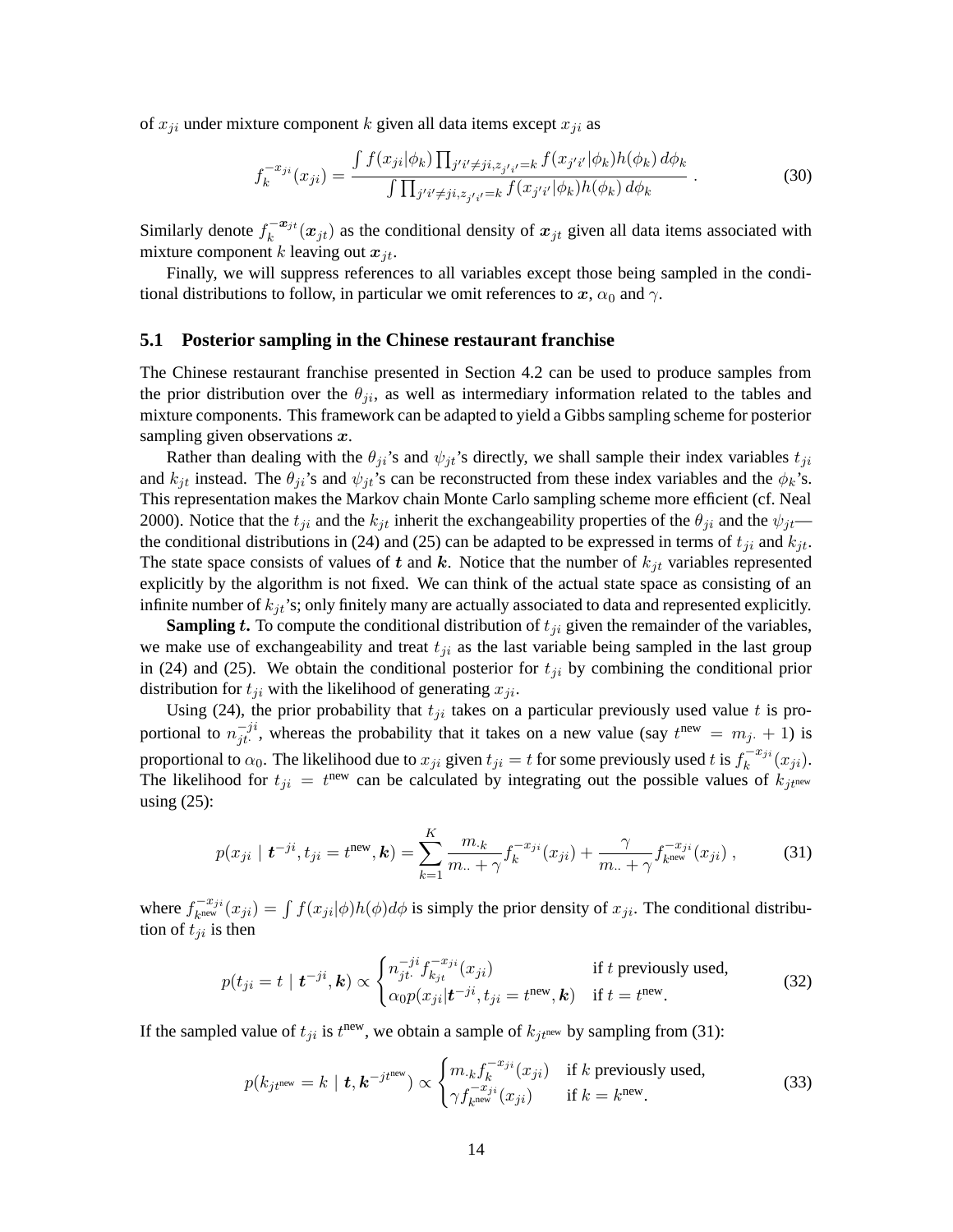If as a result of updating  $t_{ji}$  some table t becomes unoccupied, i.e.,  $n_{it} = 0$ , then the probability that this table will be reoccupied in the future will be zero, since this is always proportional to  $n_{jt}$ . As a result, we may delete the corresponding  $k_{it}$  from the data structure. If as a result of deleting  $k_{jt}$  some mixture component k becomes unallocated, we delete this mixture component as well.

**Sampling k.** Since changing  $k_{jt}$  actually changes the component membership of all data items in table t, the likelihood obtained by setting  $k_{jt} = k$  is given by  $f_k^{-x_{jt}}$  $\int_k^{\cdot-x_{jt}} (x_{jt})$ , so that the conditional probability of  $k_{jt}$  is

$$
p(k_{jt} = k \mid \mathbf{t}, \mathbf{k}^{-jt}) \propto \begin{cases} m_{.k}^{-jt} f_k^{-\mathbf{x}_{jt}}(\mathbf{x}_{jt}) & \text{if } k \text{ is previously used,} \\ \gamma f_{k^{\text{new}}}^{-\mathbf{x}_{jt}}(\mathbf{x}_{jt}) & \text{if } k = k^{\text{new}}. \end{cases}
$$
(34)

### **5.2 Posterior sampling with an augmented representation**

In the Chinese restaurant franchise sampling scheme, the sampling for all groups is coupled since  $G_0$  is integrated out. This complicates matters in more elaborate models (e.g., in the case of the hidden Markov model considered in Section 7). In this section we describe an alternative sampling scheme where in addition to the Chinese restaurant franchise representation,  $G_0$  is instantiated and sampled from so that the posterior conditioned on  $G_0$  factorizes across groups.

Given a posterior sample  $(t, k)$  from the Chinese restaurant franchise representation, we can obtain a draw from the posterior of  $G_0$  by noting that  $G_0 \sim DP(\gamma, H)$  and  $\psi_{jt}$  for each table t is a draw from  $G_0$ . Conditioning on the  $\psi_{jt}$ 's,  $G_0$  is now distributed as  $DP(\gamma + m_{\cdot\cdot}, \frac{\gamma H + \sum_{k=1}^{K} m_{\cdot k} \delta_{\phi_k}}{\gamma + m_{\cdot\cdot}})$ . An explicit construction for  $G_0$  is now given as

$$
\beta = (\beta_1, ..., \beta_K, \beta_u) \sim \text{Dir}(m_{\cdot 1}, ..., m_{\cdot K}, \gamma) \qquad G_u \sim \text{DP}(\gamma, H)
$$

$$
p(\phi_k \mid \mathbf{t}, \mathbf{k}) \propto h(\phi_k) \prod_{j : k_{j} \neq j_i = k} f(x_{ji} | \phi_k) \qquad G_0 = \sum_{k=1}^K \beta_k \delta_{\phi_k} + \beta_u G_u \qquad (35)
$$

Given a sample of  $G_0$  the posterior for each group is factorized and sampling in each group can be performed separately. The variables of interest in this scheme are  $t$  and  $k$  as in the Chinese restaurant franchise sampling scheme and  $\beta$  above, while both  $\phi$  and  $G_u$  are integrated out (this introduces couplings into the sampling for each group but is easily handled).

**Sampling for t and k** is almost identical to the Chinese restaurant franchise sampling scheme. The only novelty is that we replace  $m_k$  by  $\beta_k$  and  $\gamma$  by  $\beta_u$  in (31), (32), (33) and (34), and when a new component  $k^{\text{new}}$  is instantiated we draw  $b \sim \text{Beta}(1, \gamma)$  and set  $\beta_{k^{\text{new}}} = b\beta_u$  and  $\beta_u^{\text{new}} =$  $(1 - b)\beta_u$ . We can understand b as follows: when a new component is instantiated, it is instantiated from  $G_u$  by choosing an atom in  $G_u$  with probability given by its weight b. Using the fact that the sequence of stick-breaking weights is a size-biased permutation of the weights in a draw from a Dirichlet process (Pitman 1996), the weight b corresponding to the chosen atom in  $G_u$  will have the same distribution as the first stick-breaking weight, i.e.,  $Beta(1, \gamma)$ .

**Sampling for**  $\beta$  has already been described in (35):

$$
(\beta_1, \ldots, \beta_K, \beta_u) \mid \mathbf{t}, \mathbf{k} \sim \text{Dir}(m_{\cdot 1}, \ldots, m_{\cdot K}, \gamma) \,. \tag{36}
$$

#### **5.3 Posterior sampling by direct assignment**

In both the Chinese restaurant franchise and augmented representation sampling schemes, data items are first assigned to some table  $t_{ji}$ , and the tables are then assigned to some mixture component  $k_{jt}$ .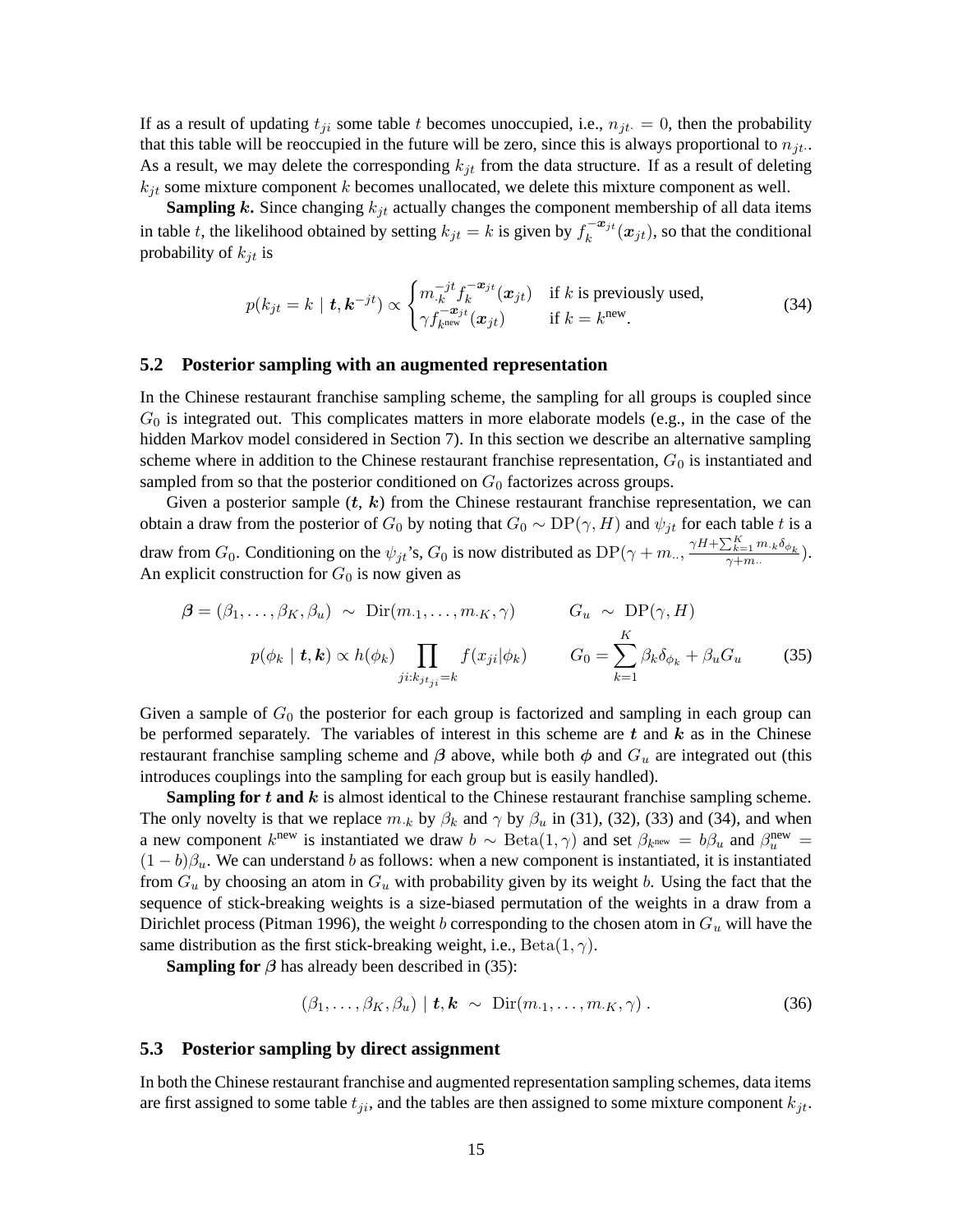This indirect association to mixture components can make the bookkeeping somewhat involved. In this section we describe a variation on the augmented representation sampling scheme that directly assigns data items to mixture components via a variable  $z_{ji}$  which is equivalent to  $k_{jt_{ji}}$  in the earlier sampling schemes. The tables are only represented in terms of the numbers of tables  $m_{jk}$ .

**Sampling**  $z$  can be realized by grouping together terms associated with each  $k$  in (31) and (32):

$$
p(z_{ji} = k \mid \mathbf{z}^{-ji}, \mathbf{m}, \beta) = \begin{cases} (n_{j \cdot k}^{-ji} + \alpha_0 \beta_k) f_k^{-x_{ji}}(x_{ji}) & \text{if } k \text{ previously used,} \\ \alpha_0 \beta_u f_{k^{\text{new}}}^{-x_{ji}}(x_{ji}) & \text{if } k = k^{\text{new}}. \end{cases}
$$
(37)

where we have replaced  $m_{k}$  with  $\beta_{k}$  and  $\gamma$  with  $\beta_{u}$ .

**Sampling** m. In the augmented representation sampling scheme, conditioned on the assignment of data items to mixture components  $z$ , the only effect of  $t$  and  $k$  on other variables is via  $m$  in the conditional distribution of  $\beta$  in (36). As a result it is sufficient to sample m in place of t and k. To obtain the distribution of  $m_{ik}$  conditioned on other variables, consider the distribution of  $t_{ji}$ assuming that  $k_{jt_{ji}} = z_{ji}$ . The probability that data item  $x_{ji}$  is assigned to some table t such that  $k_{it} = k$  is

$$
p(t_{ji} = t | k_{jt} = k, \mathbf{t}^{-ji}, \mathbf{k}, \boldsymbol{\beta}) \propto n_{jt}^{-ji}, \qquad (38)
$$

while the probability that it is assigned a new table under component  $k$  is

$$
p(t_{ji} = t^{\text{new}} | k_{jt^{\text{new}}} = k, \mathbf{t}^{-ji}, \mathbf{k}, \beta) \propto \alpha_0 \beta_k . \tag{39}
$$

These equations form the conditional distributions of a Gibbs sampler whose equilibrium distribution is the prior distribution over the assignment of  $n_{i,k}$  observations to components in an ordinary Dirichlet process with concentration parameter  $\alpha_0\beta_k$ . The corresponding distribution over the number of components is then the desired conditional distribution of  $m_{jk}$ . Antoniak (1974) has shown that this is:

$$
p(m_{jk} = m \mid \mathbf{z}, \mathbf{m}^{-jk}, \boldsymbol{\beta}) = \frac{\Gamma(\alpha_0 \beta_k)}{\Gamma(\alpha_0 \beta_k + n_{j \cdot k})} s(n_{j \cdot k}, m)(\alpha_0 \beta_k)^m , \qquad (40)
$$

where  $s(n, m)$  are unsigned Stirling numbers of the first kind. We have by definition that  $s(0, 0) =$  $s(1, 1) = 1$ ,  $s(n, 0) = 0$  for  $n > 0$  and  $s(n, m) = 0$  for  $m > n$ . Other entries can be computed as  $s(n+1,m) = s(n, m-1) + ns(n, m).$ 

**Sampling for**  $\beta$  is the same as in the augmented sampling scheme and is given by (36).

### **5.4 Comparison of Sampling Schemes**

Let us now consider the relative merits of these three sampling schemes. In terms of ease of implementation, the direct assignment scheme is preferred because its bookkeeping is straightforward. The two schemes based on the Chinese restaurant franchise involve more substantial effort. In addition, both the augmented and direct assignment schemes sample rather than integrate out  $G_0$ , and as a result the sampling of the groups is decoupled given  $G_0$ . This simplifies the sampling schemes and makes them applicable in elaborate models such as the hidden Markov model in Section 7.

In terms of convergence speed, the direct assignment scheme changes the component membership of data items one at a time, while in both schemes using the Chinese restaurant franchise changing the component membership of one table will change the membership of multiple data items at the same time, leading to potentially improved performance. This is akin to split-and-merge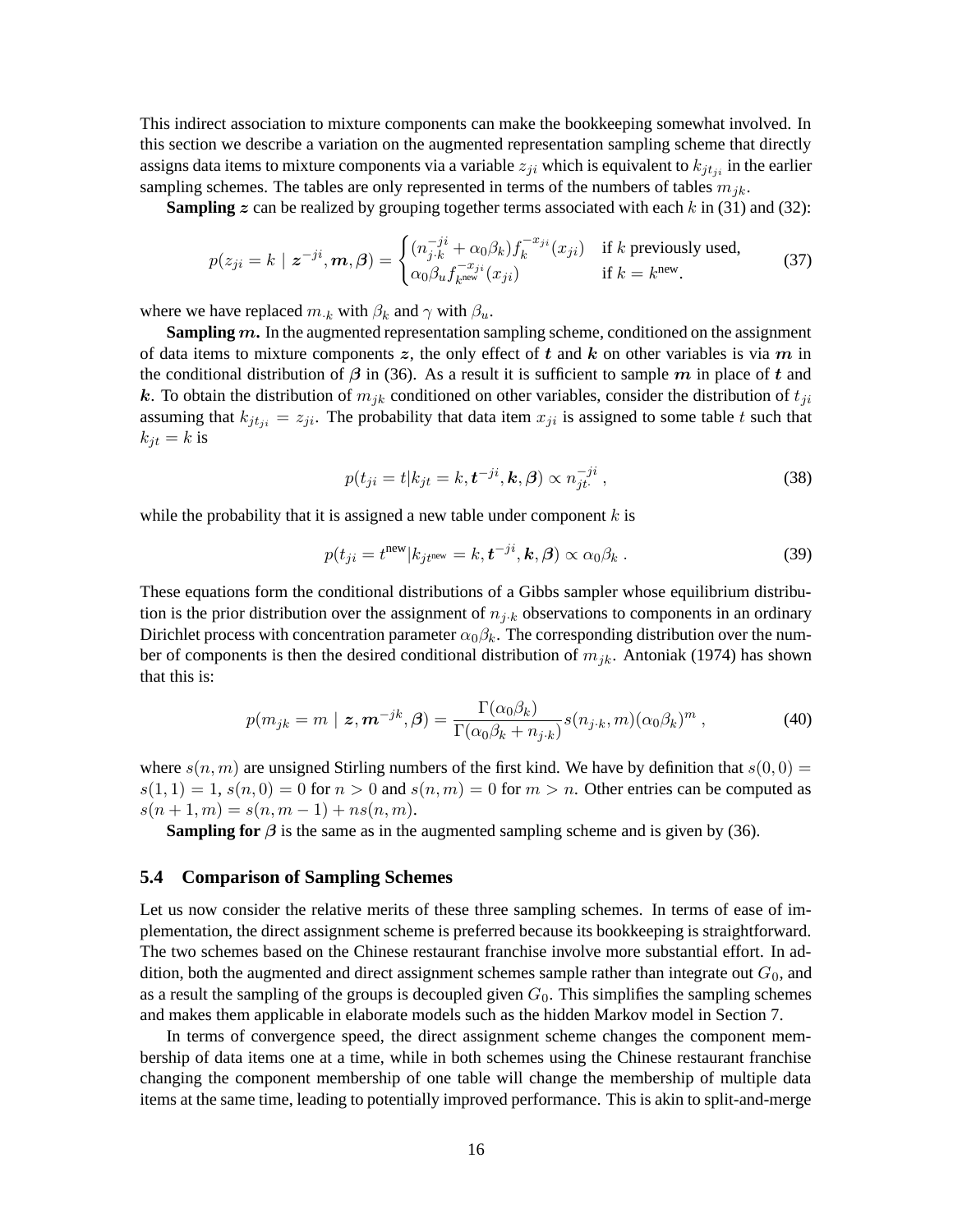techniques in Dirichlet process mixture modeling (Jain and Neal 2000). This analogy is, however, somewhat misleading in that unlike split-and-merge methods, the assignment of data items to tables is a consequence of the *prior* clustering effect of a Dirichlet process with  $n_{j,k}$  samples. As a result, we expect that the probability of obtaining a successful reassignment of a table to another previously used component will often be small, and we do not necessarily expect the Chinese restaurant franchise schemes to dominate the direct assignment scheme.

The inference methods presented here should be viewed as first steps in the development of inference procedures for hierarchical Dirichlet process mixtures. More sophisticated methods such as split-and-merge methods (Jain and Neal 2000) and variational methods (Blei and Jordan 2005)—have shown promise for Dirichlet processes and we expect that they will prove useful for hierarchical Dirichlet processes as well.

# **6 EXPERIMENTS**

We describe two experiments in this section to highlight the two aspects of the hierarchical Dirichlet process: its nonparametric nature and its hierarchical nature. In the next section we present a third experiment highlighting the ease with which we can extend the framework to more complex models, specifically a hidden Markov model with a countably infinite state space.

### **6.1 Document modeling**

Recall the problem of document modeling discussed in Section 1. Following standard methodology in the information retrieval literature (Salton and McGill 1983), we view a document as a "bag of words"; that is, we make an exchangeability assumption for the words in the document. Moreover, we model the words in a document as arising from a mixture model, in which a mixture component—a "topic"—is a multinomial distribution over words from some finite and known vocabulary. The goal is to model a corpus of documents in such a way as to allow the topics to be shared among the documents in a corpus.

A parametric approach to this problem is provided by the *latent Dirichlet allocation* (LDA) model of Blei et al. (2003). This model involves a finite mixture model in which the mixing proportions are drawn on a document-specific basis from a Dirichlet distribution. Moreover, given these mixing proportions, each word in the document is an independent draw from the mixture model. That is, to generate a word, a mixture component (i.e., a topic) is selected, and then a word is generated from that topic.

Note that the assumption that each word is associated with a possibly different topic differs from a model in which a mixture component is selected once per document, and then words are generated i.i.d. from the selected topic. Moreover, it is interesting to note that the same distinction arises in population genetics, where multiple words in a document are analogous to multiple markers along a chromosome. Indeed, Pritchard et al. (2000) have developed a model in which marker probabilities are selected once per marker; their model is essentially identical to LDA.

As in simpler finite mixture models, it is natural to try to extend LDA and related models by using Dirichlet processes to capture uncertainty regarding the number of mixture components. This is somewhat more difficult than in the case of a simple mixture model, however, because in the LDA model the documents have document-specific mixing proportions. We thus require multiple DPs, one for each document. This then poses the problem of sharing mixture components across multiple DPs, precisely the problem that the hierarchical DP is designed to solve.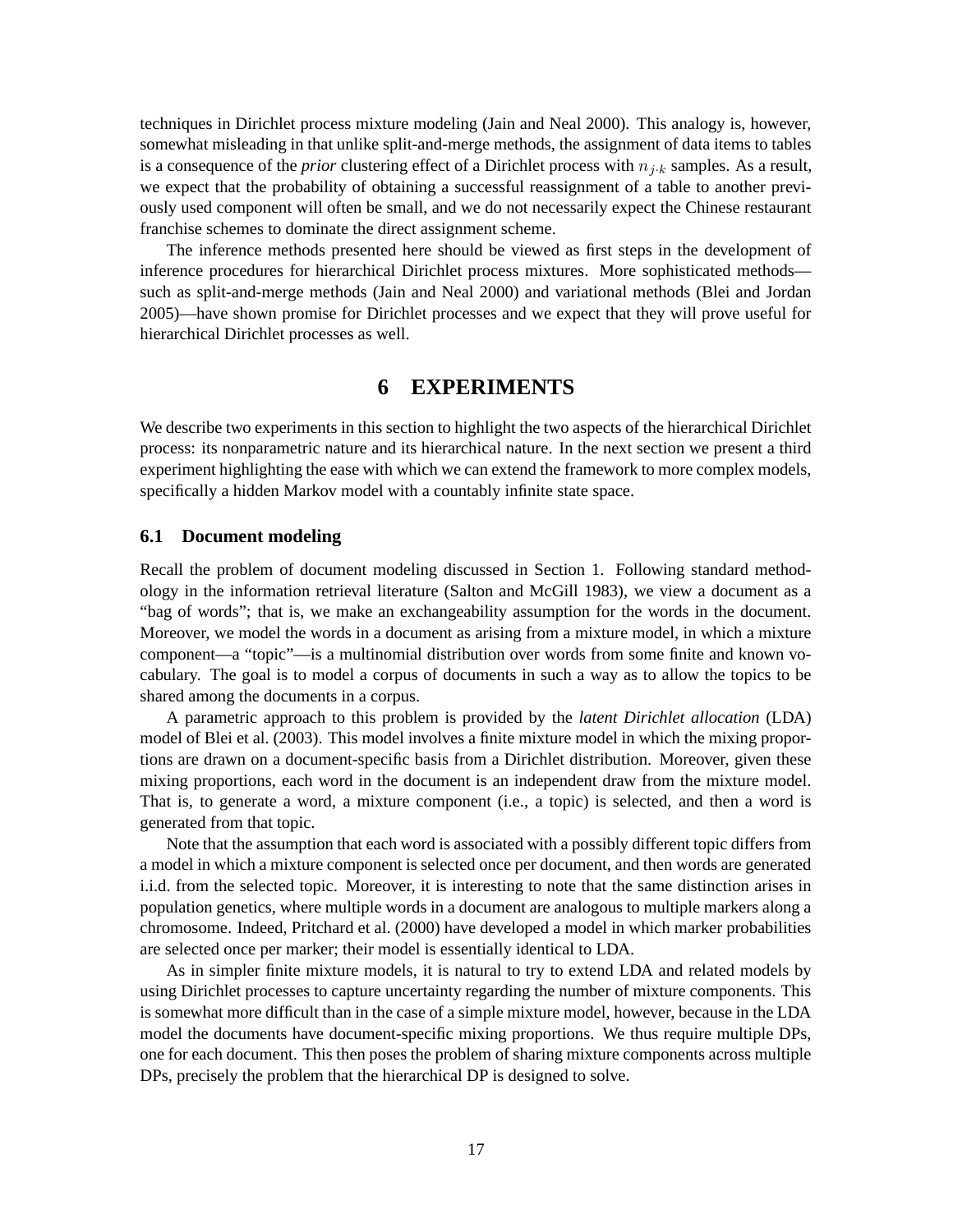

Figure 3: (Left) Comparison of latent Dirichlet allocation and the hierarchical Dirichlet process mixture. Results are averaged over 10 runs; the error bars are one standard error. (Right) Histogram of the number of topics for the hierarchical Dirichlet process mixture over 100 posterior samples.

The hierarchical DP extension of LDA thus takes the following form. Given an underlying measure H on multinomial probability vectors, we select a random measure  $G_0$  which provides a countably infinite collection of multinomial probability vectors; these can be viewed as the set of all topics that can be used in a given corpus. For the jth document in the corpus we sample  $G_i$  using  $G_0$  as a base measure; this selects specific subsets of topics to be used in document j. From  $G_j$ we then generate a document by repeatedly sampling specific multinomial probability vectors  $\theta_{ji}$ from  $G_j$  and sampling words  $x_{ji}$  with probabilities  $\theta_{ji}$ . The overlap among the random measures  $G_i$  implements the sharing of topics among documents.

We fit both the standard parametric LDA model and its hierarchical DP extension to a corpus of nematode biology abstracts (see http://elegans.swmed.edu/wli/cgcbib). There are 5838 abstracts in total. After removing standard stop words and words appearing fewer than 10 times, we are left with 476441 words in total. Following standard information retrieval methodology, the vocabulary is defined as the set of distinct words left in all abstracts; this has size 5699.

Both models were as similar as possible beyond the distinction that LDA assumes a fixed finite number of topics while the hierarchical Dirichlet process does not. Both models used a symmetric Dirichlet distribution with parameters of  $0.5$  for the prior  $H$  over topic distributions. The concentration parameters were given vague gamma priors,  $\gamma \sim \text{Gamma}(1, 1)$  and  $\alpha_0 \sim \text{Gamma}(1, 1)$ . The distribution over topics in LDA is assumed to be symmetric Dirichlet with parameters  $\alpha_0/L$ with L being the number of topics;  $\gamma$  is not used in LDA. Posterior samples were obtained using the Chinese restaurant franchise sampling scheme, while the concentration parameters were sampled using the auxiliary variable sampling scheme presented in the appendix.

We evaluated the models via 10-fold cross-validation. The evaluation metric was the *perplexity*, a standard metric in the information retrieval literature. The perplexity of a held-out abstract consisting of words  $w_1, \ldots, w_J$  is defined to be:

$$
\exp\left(-\frac{1}{I}\log p(w_1,\ldots,w_I|\text{Training corpus})\right) \tag{41}
$$

where  $p(\cdot)$  is the probability mass function for a given model.

The results are shown in Figure 3. For LDA we evaluated the perplexity for mixture component cardinalities ranging between 10 and 120. As seen in Figure 3 (Left), the hierarchical DP mixture approach—which integrates over the mixture component cardinalities—performs as well as the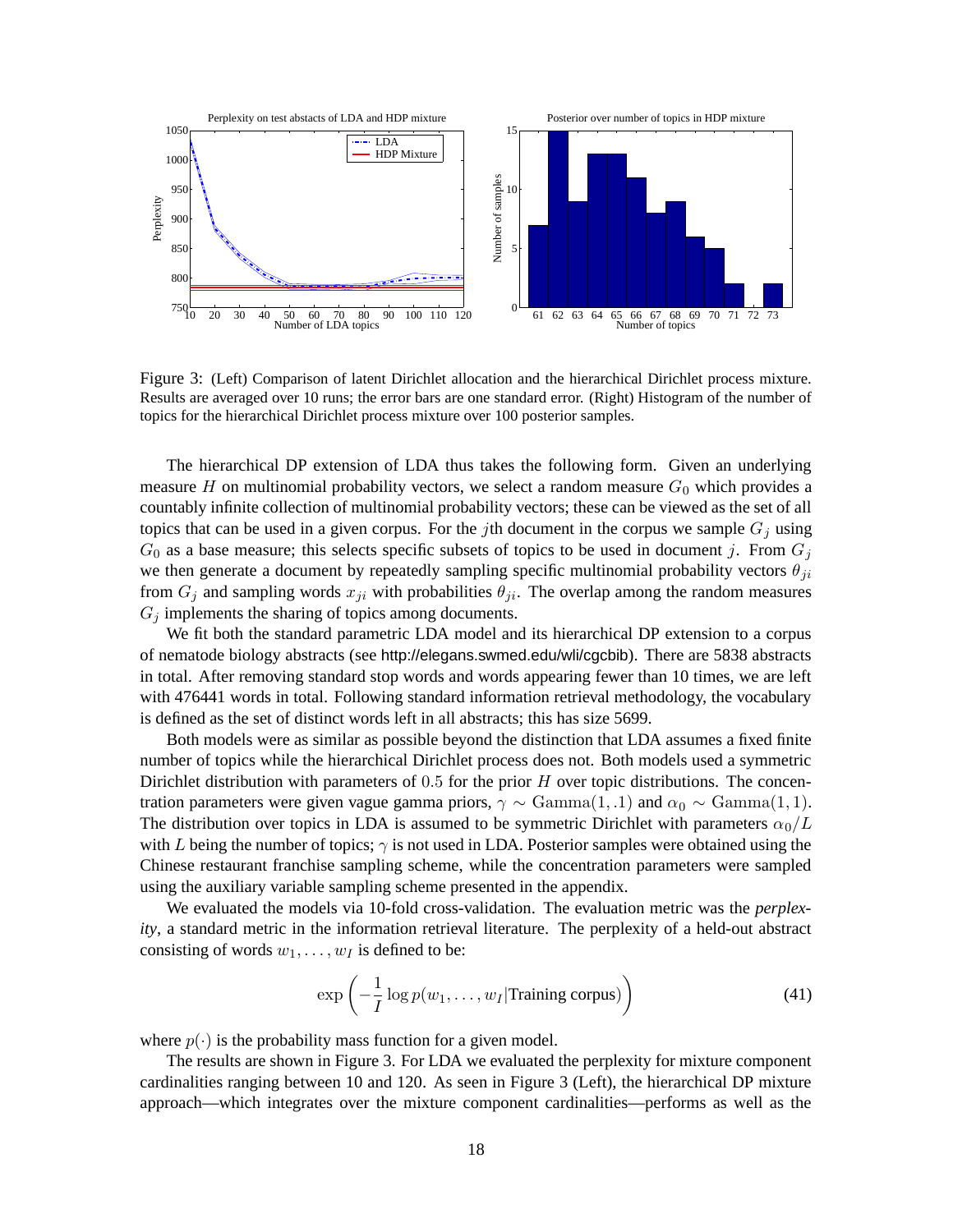best LDA model, doing so without any form of model selection procedure. Moreover, as shown in Figure 3 (Right), the posterior over the number of topics obtained under the hierarchical DP mixture model is consistent with this range of the best-fitting LDA models.

### **6.2 Multiple corpora**

We now consider the problem of sharing clusters among the documents in multiple corpora. We approach this problem by extending the hierarchical Dirichlet process to a third level. A draw from a top-level DP yields the base measure for each of a set of corpus-level DPs. Draws from each of these corpus-level DPs yield the base measures for DPs associated with the documents within a corpus. Finally, draws from the document-level DPs provide a representation of each document as a probability distribution across topics (which are distributions across words). The model allows topics to be shared both within each corpus and between corpora.

The documents that we used for these experiments consist of articles from the proceedings of the *Neural Information Processing Systems* (NIPS) conference for the years 1988-1999. The original articles are available at http://books.nips.cc; we use a preprocessed version available at http://www.cs.utoronto.ca/∼roweis/nips. The NIPS conference deals with a range of topics covering both human and machine intelligence. Articles are separated into nine sections: algorithms and architectures (AA), applications (AP), cognitive science (CS), control and navigation (CN), implementations (IM), learning theory (LT), neuroscience (NS), signal processing (SP), vision sciences (VS). (These are the sections used in the years 1995-1999. The sectioning in earlier years differed slightly; we manually relabeled sections from the earlier years to match those used in 1995-1999.) We treat these sections as "corpora," and are interested in the pattern of sharing of topics among these corpora.

There were 1447 articles in total. Each article was modeled as a bag-of-words. We culled standard stop words as well as words occurring more than 4000 or fewer than 50 times in the whole corpus. This left us with on average slightly more than 1000 words per article.

We considered the following experimental setup. Given a set of articles from a single NIPS section that we wish to model (the VS section in the experiments that we report below), we wish to know whether it is of value (in terms of prediction performance) to include articles from other NIPS sections. This can be done in one of two ways: we can lump all of the articles together without regard for the division into sections, or we can use the hierarchical DP approach to link the sections. Thus we consider three models (see Figure 4 for graphical representations of these models):

- **M1**: This model ignores articles from the other sections and simply uses a hierarchical DP mixture of the kind presented in Section 6.1 to model the VS articles. This model serves as a baseline. We used  $\gamma \sim \text{Gamma}(5, 0.1)$  and  $\alpha_0 \sim \text{Gamma}(0.1, 0.1)$  as prior distributions for the concentration parameters.
- **M2**: This model incorporates articles from other sections, but ignores the distinction into sections, using a single hierarchical DP mixture model to model all of the articles. Priors of  $\gamma \sim \text{Gamma}(5, 0.1)$  and  $\alpha_0 \sim \text{Gamma}(0.1, 0.1)$  were used.
- **M3**: This model takes a full hierarchical approach and models the NIPS sections as multiple corpora, linked via the hierarchical DP mixture formalism. The model is a tree, in which the root is a draw from a single DP for all articles, the first level is a set of draws from DPs for the NIPS sections, and the second level is set of draws from DPs for the articles within sections. Priors of  $\gamma \sim \text{Gamma}(5, 0.1)$ ,  $\alpha_0 \sim \text{Gamma}(5, 0.1)$ , and  $\alpha_1 \sim \text{Gamma}(0.1, 0.1)$  were used.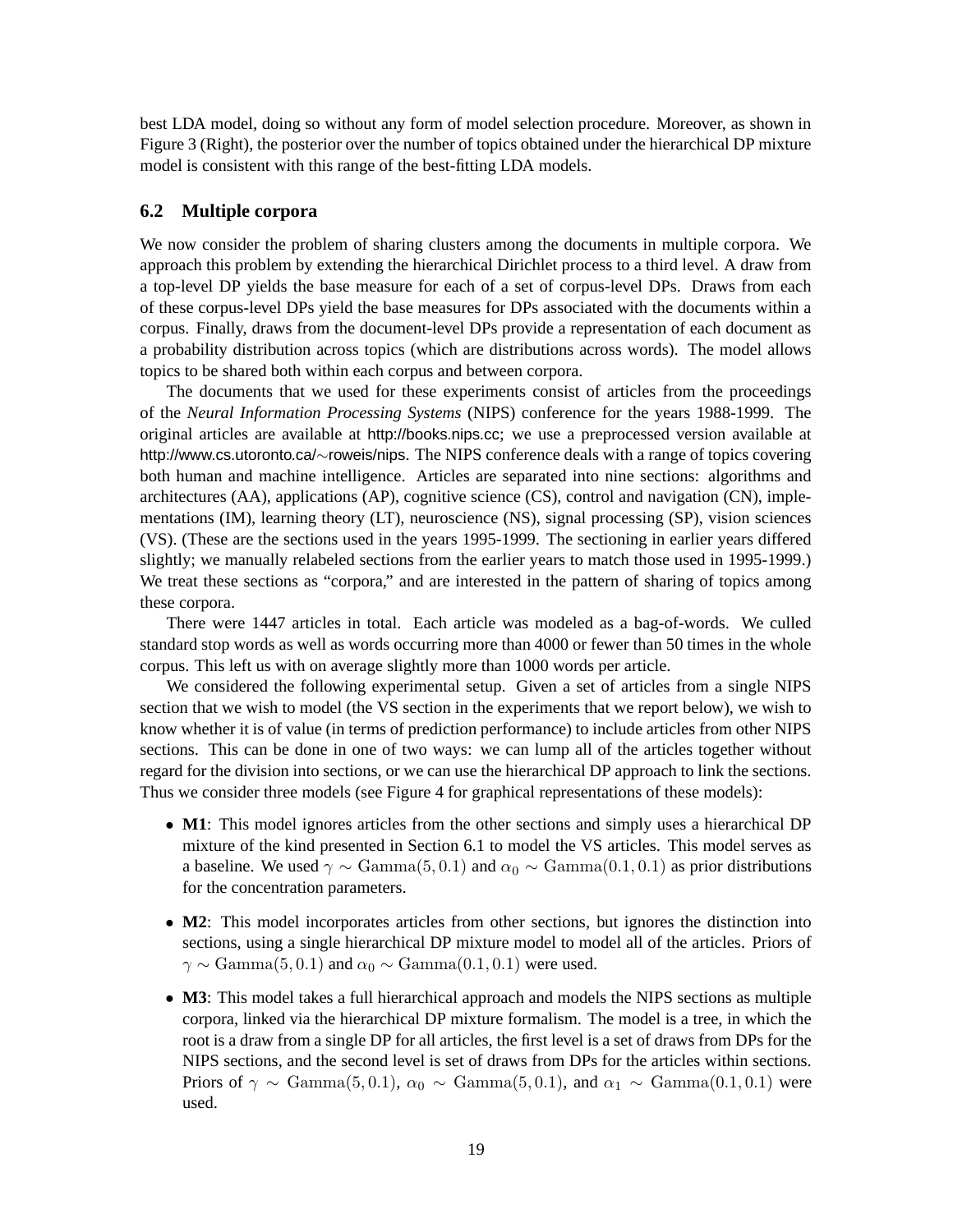

Figure 4: Three models for the NIPS data. From left to right: M1, M2 and M3.

In all models a finite and known vocabulary is assumed and the base measure H used is a symmetric Dirichlet distribution with parameters of 0.5.

We conducted experiments in which a set of 80 articles were chosen uniformly at random from one of the sections other than VS (this was done to balance the impact of different sections, which are of different sizes). A training set of 80 articles were also chosen uniformly at random from the VS section, as were an additional set of 47 test articles distinct from the training articles. Results report predictive performance on VS test articles based on a training set consisting of the 80 articles in the additional section and  $N$  VS training articles where  $N$  varies between 0 and 80. The direct assignment sampling scheme is used, while concentration parameters are sampled using the auxiliary variable sampling scheme in the appendix.

Figure 5 (Left) presents the average predictive performance for all three models over 5 runs as the number  $N$  of VS training articles ranged from 0 to 80. The performance is measured in terms of the perplexity of single words in the test articles given the training articles, averaged over the choice of which additional section was used. As seen in the figure, the fully hierarchical model M3 performs best, with perplexity decreasing rapidly with modest values of  $N$ . For small values of  $N$ , the performance of M1 is quite poor, but the performance approaches that of M3 when more than 20 articles are included in the VS training set. The performance of the partially-hierarchical M2 was poorer than the fully-hierarchical M3 throughout the range of  $N$ . M2 dominated M1 for small  $N$ , but yielded poorer performance than M1 for  $N$  greater than 14. Our interpretation is that the sharing of strength based on other articles is useful when little other information is available (small  $N$ ), but that eventually (medium to large  $N$ ) there is crosstalk between the sections and it is preferable to model them separately and share strength via the hierarchy.

While the results in Figure 5 (Left) are an average over the sections, it is also of interest to see which sections are the most beneficial in terms of enhancing the prediction of the articles in VS. Figure 5 (Right) plots the predictive performance for model M3 when given data from each of three particular sections: LT, AA and AP. While articles in the LT section are concerned mostly with theoretical properties of learning algorithms, those in AA are mostly concerned with models and methodology, and those in AP are mostly concerned with applications of learning algorithms to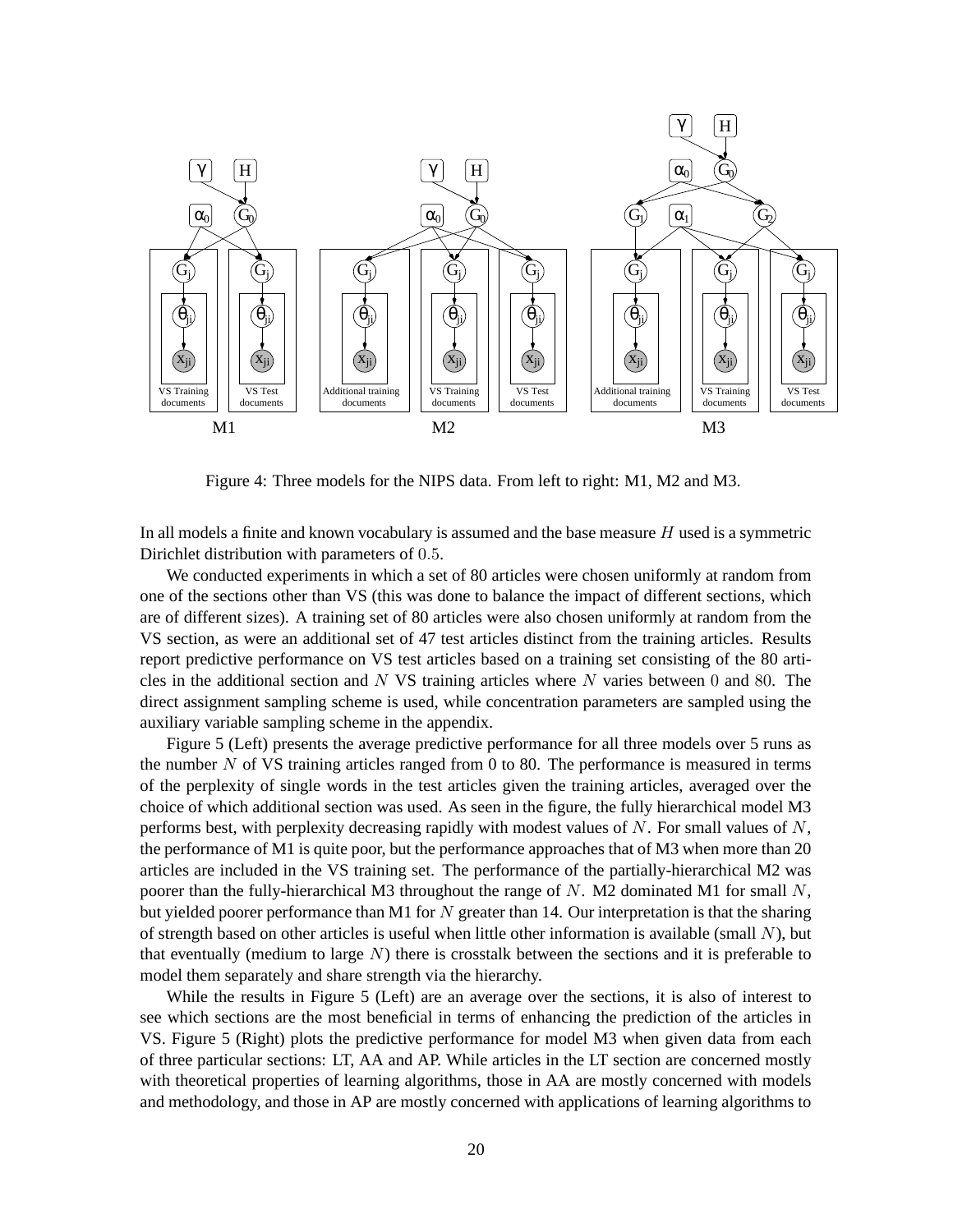

Figure 5: (Left) Perplexity of single words in test VS articles given training articles from VS and another section for 3 different models. Curves shown are averaged over the other sections and 5 runs. (Right) Perplexity of test VS articles given LT, AA and AP articles respectively, using M3, averaged over 5 runs. In both plots, the error bars represent one standard error.

various problems. As seen in the figure, we see that predictive performance is enhanced the most by prior exposure to articles from AP, less by articles from AA, and still less by articles from LT. Given that articles in VS tend to be concerned with the practical application of learning algorithms to problems in computer vision, this pattern of transfer seems reasonable.

Finally, it is of interest to investigate the subject matter content of the topics discovered by the hierarchical DP model. We did so in the following experimental setup. For a given section other than VS (e.g., AA), we fit a model based on articles from that section. We then introduced articles from the VS section and continued to fit the model, while holding the topics found from the earlier fit fixed, and recording which topics from the earlier section were allocated to words in the VS section. Table 1 displays representations of the two most frequently occurring topics in this setup (a topic is represented by the set of words which have highest probability under that topic). These topics provide qualitative confirmation of our expectations regarding the overlap between VS and other sections.

# **7 HIDDEN MARKOV MODELS**

The simplicity of the hierarchical DP specification—the base measure for a DP is distributed as a DP—makes it straightforward to exploit the hierarchical DP as a building block in more complex models. In this section we demonstrate this in the case of the hidden Markov model.

Recall that a hidden Markov model (HMM) is a doubly stochastic Markov chain in which a sequence of multinomial "state" variables  $(v_1, v_2, \ldots, v_T)$  are linked via a state transition matrix, and each element  $y_t$  in a sequence of "observations"  $(y_1, y_2, \ldots, y_T)$  is drawn independently of the other observations conditional on  $v_t$  (Rabiner 1989). This is essentially a dynamic variant of a finite mixture model, in which there is one mixture component corresponding to each value of the multinomial state. As with classical finite mixtures, it is interesting to consider replacing the finite mixture underlying the HMM with a Dirichlet process.

Note that the HMM involves not a single mixture model, but rather a set of mixture models one for each value of the current state. That is, the "current state"  $v_t$  indexes a specific row of the transition matrix, with the probabilities in this row serving as the mixing proportions for the choice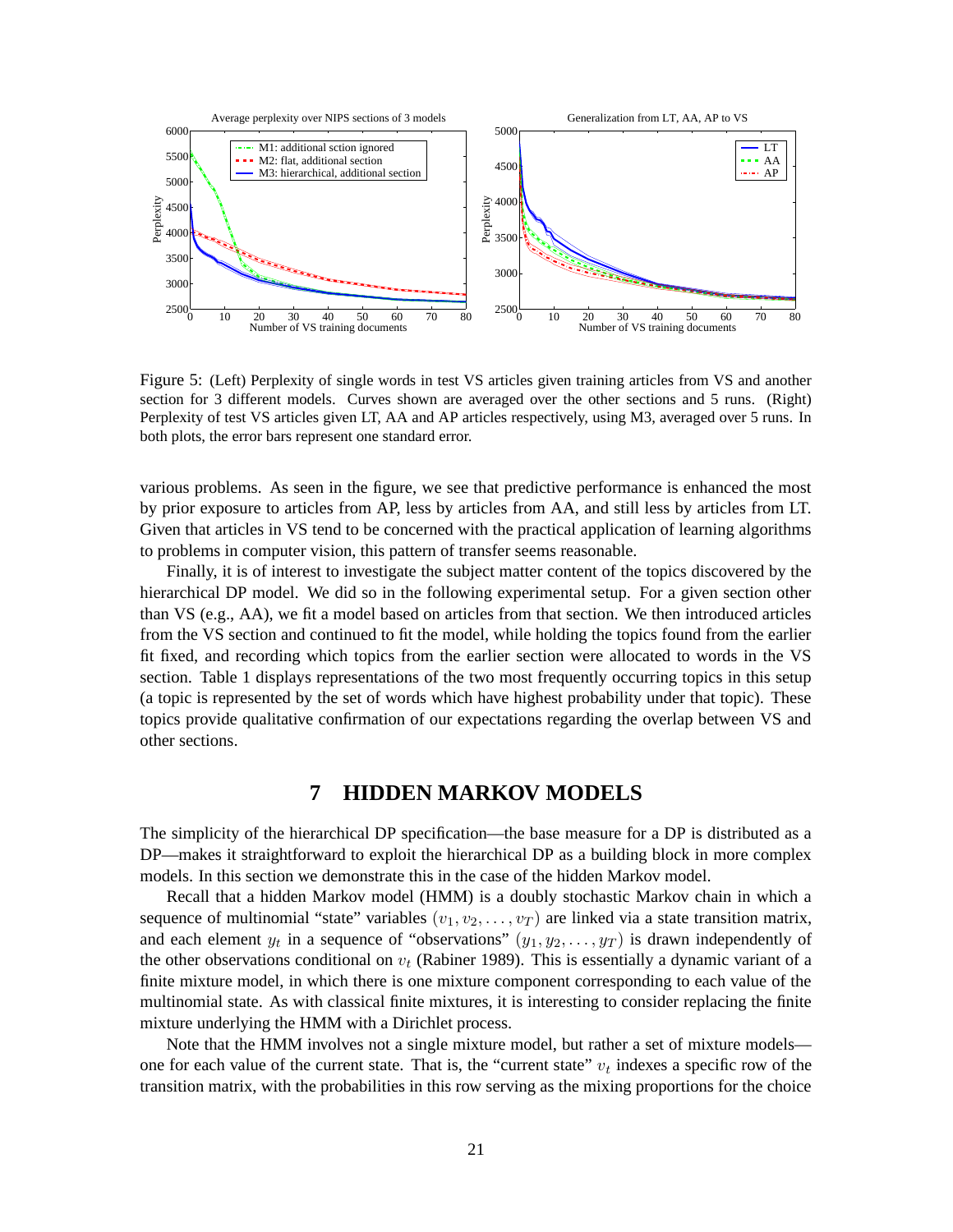Table 1: Topics shared between VS and the other NIPS sections. These topics are the most frequently occurring in the VS fit, under the constraint that they are associated with a significant number of words (greater than 2500) from the other section.

| <b>CS</b> | task representation pattern processing trained representations three process unit<br>patterns<br>examples concept similarity bayesian hypotheses generalization numbers positive<br>classes hypothesis |
|-----------|--------------------------------------------------------------------------------------------------------------------------------------------------------------------------------------------------------|
| NS.       | cells cell activity response neuron visual patterns pattern single fig<br>visual cells cortical orientation receptive contrast spatial cortex stimulus tuning                                          |
| LT        | signal layer gaussian cells fig nonlinearity nonlinear rate eq cell<br>large examples form point see parameter consider random small optimal                                                           |
| AA        | algorithms test approach methods based point problems form large paper<br>distance tangent image images transformation transformations pattern vectors convolu-<br>tion simard                         |
| IM        | processing pattern approach architecture single shows simple based large control<br>motion visual velocity flow target chip eye smooth direction optical                                               |
| <b>SP</b> | visual images video language image pixel acoustic delta lowpass flow<br>signals separation signal sources source matrix blind mixing gradient eq                                                       |
| AP        | approach based trained test layer features table classification rate paper<br>image images face similarity pixel visual database matching facial examples                                              |
| CN        | ii tree pomdp observable strategy class stochastic history strategies density<br>policy optimal reinforcement control action states actions step problems goal                                         |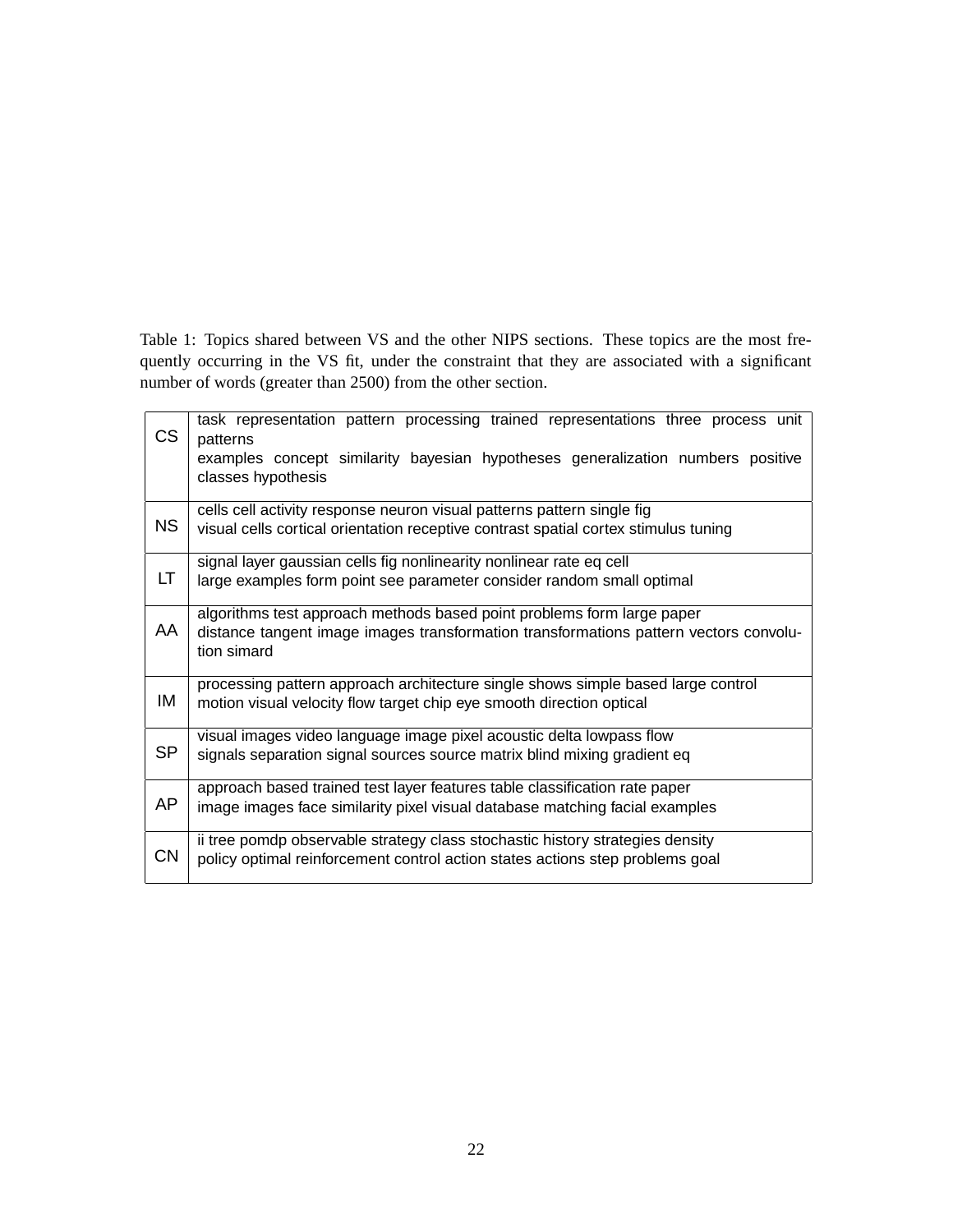

Figure 6: A graphical representation of a hierarchical Dirichlet process hidden Markov model.

of the "next state"  $v_{t+1}$ . Given the next state  $v_{t+1}$ , the observation  $y_{t+1}$  is drawn from the mixture component indexed by  $v_{t+1}$ . Thus, to consider a nonparametric variant of the HMM which allows an unbounded set of states, we must consider a set of DPs, one for each value of the current state. Moreover, these DPs must be linked, because we want the same set of "next states" to be reachable from each of the "current states." This amounts to the requirement that the atoms associated with the state-conditional DPs should be shared—exactly the framework of the hierarchical DP.

Thus, we can define a nonparametric hidden Markov model by simply replacing the set of conditional finite mixture models underlying the classical HMM with a hierarchical Dirichlet process mixture model. We refer to the resulting model as a *hierarchical Dirichlet process hidden Markov model* (HDP-HMM). The HDP-HMM provides an alternative to methods that place an explicit parametric prior on the number of states or make use of model selection methods to select a fixed number of states (Stolcke and Omohundro 1993).

In work that served as an inspiration for the HDP-HMM, Beal et al. (2002) discussed a model known as the *infinite hidden Markov model*, in which the number of hidden states of a hidden Markov model is allowed to be countably infinite. Indeed, Beal et al. (2002) defined a notion of "hierarchical Dirichlet process" for this model, but their "hierarchical Dirichlet process" is not hierarchical in the Bayesian sense—involving a distribution on the parameters of a Dirichlet process but is instead a description of a coupled set of urn models. We briefly review this construction, and relate it to our formulation.

Beal et al. (2002) considered the following two-level procedure for determining the transition probabilities of a Markov chain with an unbounded number of states. At the first level, the probability of transitioning from a state  $u$  to a state  $v$  is proportional to the number of times the same transition is observed at other time steps, while with probability proportional to  $\alpha_0$  an "oracle" process is invoked. At this second level, the probability of transitioning to state  $v$  is proportional to the number of times state  $v$  has been chosen by the oracle (regardless of the previous state), while the probability of transitioning to a novel state is proportional to  $\gamma$ . The intended role of the oracle is to tie together the transition models so that they have destination states in common, in much the same way that the baseline distribution  $G_0$  ties together the group-specific mixture components in the hierarchical Dirichlet process.

To relate this two-level urn model to the hierarchical DP framework, let us describe a representation of the HDP-HMM using the stick-breaking formalism. In particular, consider the hierarchical Dirichlet process representation shown in Figure 6. The parameters in this representation have the following distributions:

$$
\beta \mid \gamma \sim \text{GEM}(\gamma) \qquad \pi_k \mid \alpha_0, \beta \sim \text{DP}(\alpha_0, \beta) \qquad \phi_k \mid H \sim H, \qquad (42)
$$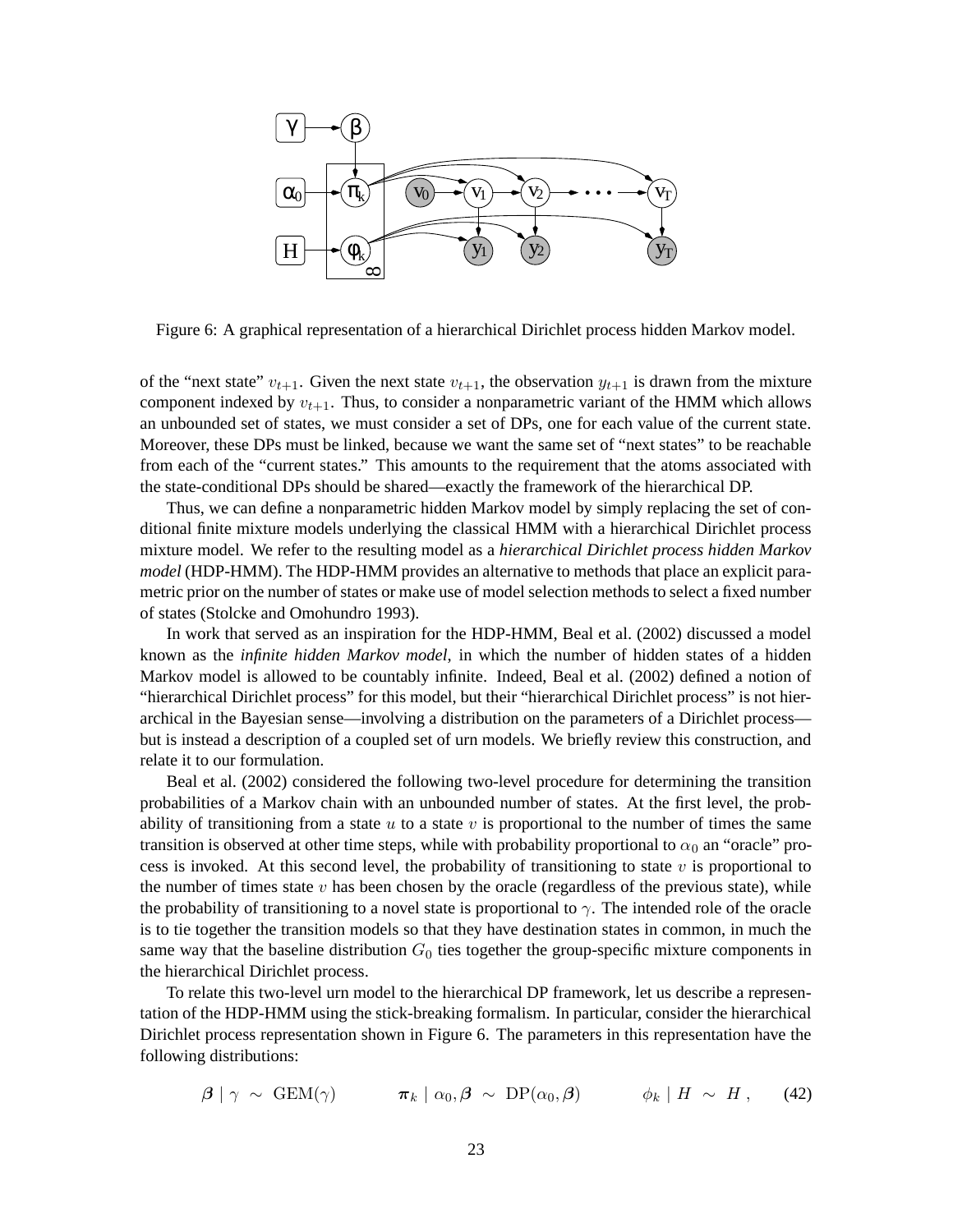for each  $k = 1, 2, \ldots$ , while for time steps  $t = 1, \ldots, T$  the state and observation distributions are:

$$
v_t | v_{t-1}, (\pi_k)_{k=1}^{\infty} \sim \pi_{v_{t-1}} \qquad \qquad y_t | v_t, (\phi_k)_{k=1}^{\infty} \sim F(\phi_{v_t}), \qquad \qquad (43)
$$

where we assume for simplicity that there is a distinguished initial state  $v_0$ . If we now consider the Chinese restaurant franchise representation of this model as discussed in Section 5, it turns out that the result is equivalent to the coupled urn model of Beal et al. (2002), hence the infinite hidden Markov model is an HDP-HMM.

Unfortunately, posterior inference using the Chinese restaurant franchise representation is awkward for this model, involving substantial bookkeeping. Indeed, Beal et al. (2002) did not present an MCMC inference algorithm for the infinite hidden Markov model, proposing instead a heuristic approximation to Gibbs sampling. On the other hand, both the augmented representation and direct assignment representations lead directly to MCMC sampling schemes that are straightforward to implement. In the experiments reported in the following section we used the direct assignment representation.

Practical applications of hidden Markov models often consider sets of sequences, and treat these sequences as exchangeable at the level of sequences. Thus, in applications to speech recognition, a hidden Markov model for a given word in the vocabulary is generally trained via replicates of that word being spoken. This setup is readily accommodated within the hierarchical DP framework by simply considering an additional level of the Bayesian hierarchy, letting a master Dirichlet process couple each of the HDP-HMMs, each of which is a set of Dirichlet processes.

### **7.1 Alice in Wonderland**

In this section we report experimental results for the problem of predicting strings of letters in sentences taken from Lewis Carroll's *Alice's Adventures in Wonderland*, comparing the HDP-HMM to other HMM-related approaches.

Each sentence is treated as a sequence of letters and spaces (rather than as a sequence of words). There are 27 distinct symbols (26 letters and space); cases and punctuation marks are ignored. There are 20 training sentences with average length of 51 symbols, and there are 40 test sentences with an average length of 100. The base distribution  $H$  is a symmetric Dirichlet distribution over 27 symbols with parameters 0.1. The concentration parameters  $\gamma$  and  $\alpha_0$  are given Gamma(1, 1) priors.

Using the direct assignment sampling method for posterior predictive inference, we compared the HDD-HMM to a variety of other methods for prediction using hidden Markov models: (1) a classical HMM using maximum likelihood (ML) parameters obtained via the Baum-Welch algorithm (Rabiner 1989), (2) a classical HMM using maximum a posteriori (MAP) parameters, taking the priors to be independent, symmetric Dirichlet distributions for both the transition and emission probabilities, and (3) a classical HMM trained using an approximation to a full Bayesian analysis in particular, a variational Bayesian (VB) method due to MacKay (1997) and described in detail in Beal (2003). For each of these classical HMMs, we conducted experiments for each value of the state cardinality ranging from 1 to 60.

We present the perplexity on test sentences in Figure 7 (Left). For VB, the predictive probability is intractable to compute, so the modal setting of parameters was used. Both MAP and VB models were given optimal settings of the hyperparameters found using the HDP-HMM. We see that the HDP-HMM has a lower perplexity than all of the models tested for ML, MAP, and VB. Figure 7 (Right) shows posterior samples of the number of states used by the HDP-HMM.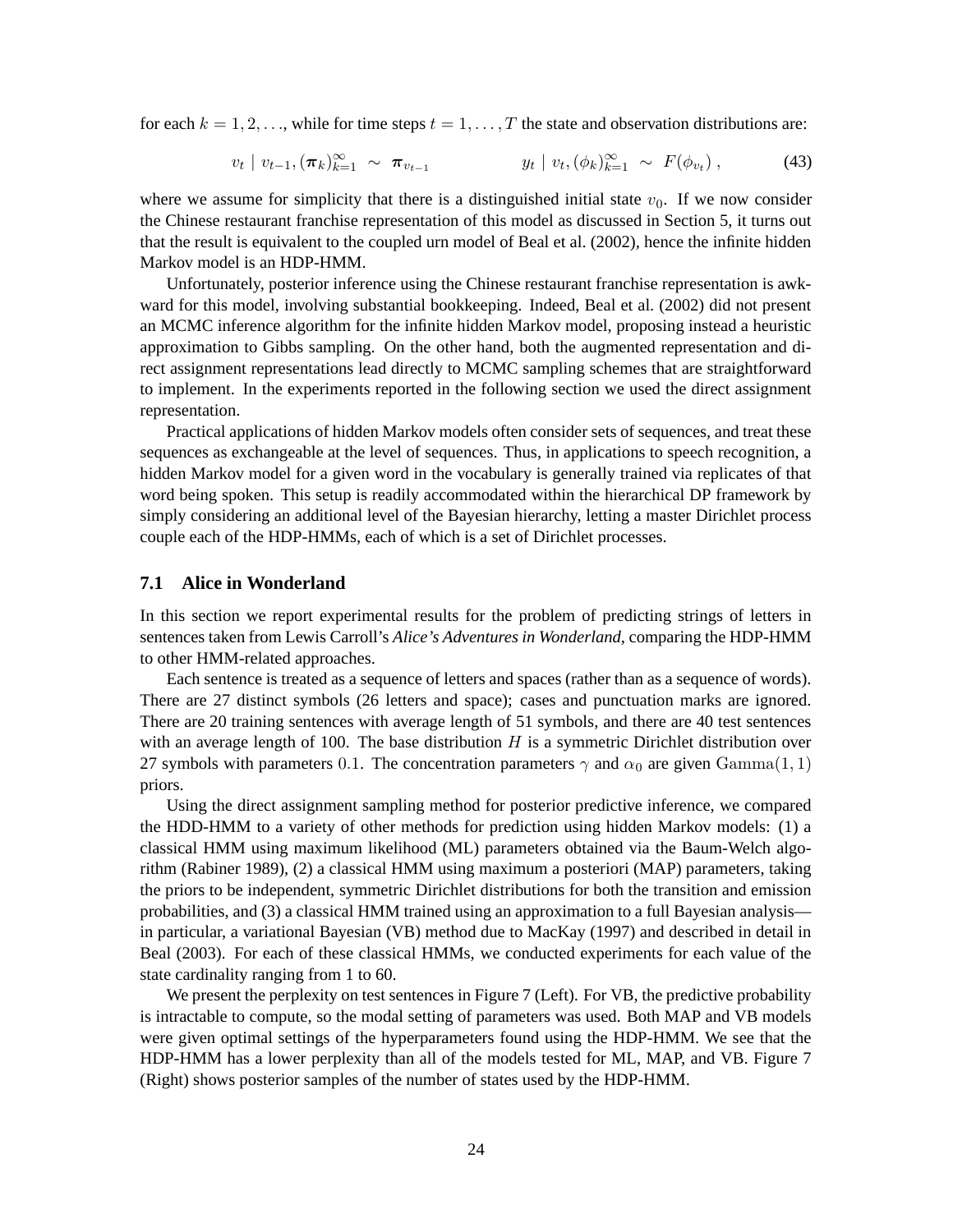

Figure 7: (Left) Comparing the HDP-HMM (solid horizontal line) with ML, MAP and VB trained hidden Markov models. The error bars represent one standard error (those for the HDP-HMM are too small to see). (Right) Histogram for the number of states in the HDP-HMM over 1000 posterior samples.

# **8 DISCUSSION**

We have described a nonparametric approach to the modeling of groups of data, where each group is characterized by a mixture model and we allow mixture components to be shared between groups. We have proposed a hierarchical Bayesian solution to this problem, in which a set of Dirichlet processes are coupled via their base measure, which is itself distributed according to a Dirichlet process.

We have described three different representations that capture aspects of the hierarchical Dirichlet process. In particular, we described a stick-breaking representation that describes the random measures explicitly, a representation of marginals in terms of an urn model that we referred to as the "Chinese restaurant franchise," and a representation of the process in terms of an infinite limit of finite mixture models.

These representations led to the formulation of three Markov chain Monte Carlo sampling schemes for posterior inference under hierarchical Dirichlet process mixtures. The first scheme is based directly on the Chinese restaurant franchise representation, the second scheme represents the posterior using both a Chinese restaurant franchise and a sample from the global measure, while the third uses a direct assignment of data items to mixture components.

Clustering is an important activity in many large-scale data analysis problems in engineering and science, reflecting the heterogeneity that is often present when data are collected on a large scale. Clustering problems can be approached within a probabilistic framework via finite mixture models (Fraley and Raftery 2002; Green and Richardson 2001), and recent years have seen numerous examples of applications of finite mixtures and their dynamical cousins the HMM in areas such as bioinformatics (Durbin et al. 1998), speech recognition (Huang et al. 2001), information retrieval (Blei et al. 2003) and computational vision (Forsyth and Ponce 2002). These areas also provide numerous instances of data analyses which involve multiple, linked sets of clustering problems, for which classical clustering methods (model-based or non-model-based) provide little in the way of leverage. In bioinformatics we have already alluded to the problem of finding haplotype structure in subpopulations. Other examples in bioinformatics include the use of HMMs for amino acid sequences, where a hierarchical DP version of the HMM would allow motifs to be discovered and shared among different families of proteins. In speech recognition multiple HMMs are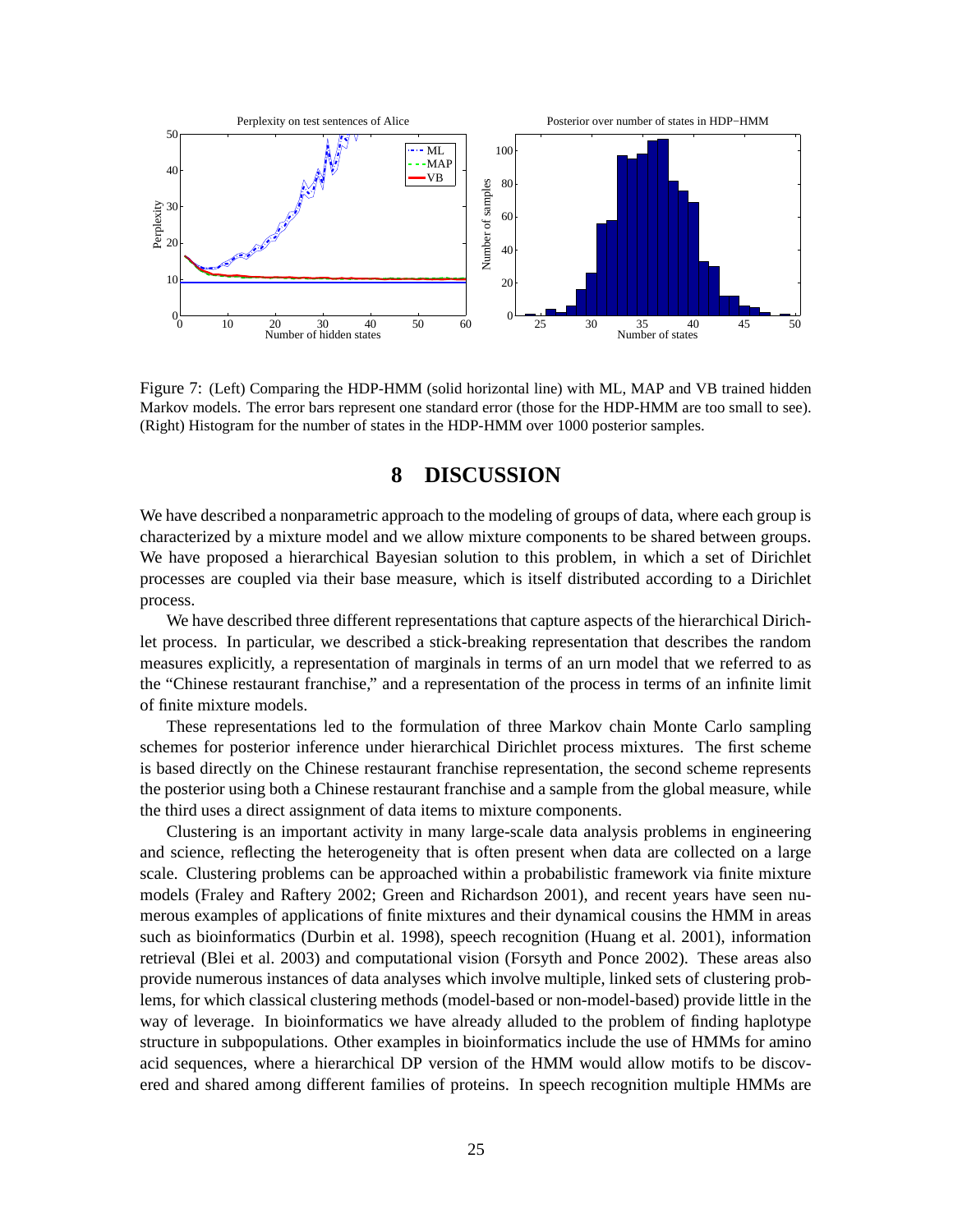already widely used, in the form of word-specific and speaker-specific models, and adhoc methods are generally used to share statistical strength among models. We have discussed examples of grouped data in information retrieval; other examples include problems in which groups are indexed by author or by language. Finally, computational vision and robotics problems often involve sets of descriptors or objects that are arranged in a taxonomy. Examples such as these, in which there is substantial uncertainty regarding appropriate numbers of clusters, and in which the sharing of statistical strength among groups is natural and desirable, suggest that the hierarchical nonparametric Bayesian approach to clustering presented here may provide a generally useful extension of model-based clustering.

# **A Posterior sampling for concentration parameters**

MCMC samples from the posterior distributions for the concentration parameters  $\gamma$  and  $\alpha_0$  of the hierarchical Dirichlet process can be obtained using straightforward extensions of analogous techniques for Dirichlet processes. Let the number of observed groups be equal to J, with  $n_j$ . observations in the  $j<sup>th</sup>$  group. Consider the Chinese restaurant franchise representation. The concentration parameter  $\alpha_0$  governs the distribution of the number of  $\psi_{it}$ 's in each mixture. As noted in Section 5.3 this is given by:

$$
p(m_1, \ldots, m_J | \alpha_0, n_1, \ldots, n_J, \ldots) = \prod_{j=1}^J s(n_j, m_j) \alpha_0^{m_j} \frac{\Gamma(\alpha_0)}{\Gamma(\alpha_0 + n_j)}.
$$
 (44)

Further,  $\alpha_0$  does not govern other aspects of the joint distribution, hence (44) along with the prior for  $\alpha_0$  is sufficient to derive MCMC updates for  $\alpha_0$  given all other variables.

In the case of a single mixture model ( $J = 1$ ), Escobar and West (1995) proposed a gamma prior and derived an auxiliary variable update for  $\alpha_0$ , while Rasmussen (2000) observed that (44) is logconcave in  $log(\alpha_0)$  and proposed using adaptive rejection sampling instead. The adaptive rejection sampler of Rasmussen (2000) can be directly applied to the case  $J > 1$  since the conditional distribution of  $log(\alpha_0)$  is still log-concave. The auxiliary variable method of Escobar and West (1995) requires a slight modification for the case  $J > 1$ . Assume that the prior for  $\alpha_0$  is a gamma distribution with parameters  $a$  and  $b$ . For each  $j$  we can write

$$
\frac{\Gamma(\alpha_0)}{\Gamma(\alpha_0 + n_{j\cdot\cdot})} = \frac{1}{\Gamma(n_{j\cdot\cdot})} \int_0^1 w_j^{\alpha_0} (1 - w_j)^{n_{j\cdot\cdot}-1} \left(1 + \frac{n_{j\cdot\cdot}}{\alpha_0}\right) dw_j.
$$
 (45)

We define auxiliary variables  $\mathbf{w} = (w_j)_{j=1}^J$  and  $\mathbf{s} = (s_j)_{j=1}^J$  where each  $w_j$  is a variable taking on values in [0, 1], and each  $s_j$  is a binary  $\{0, 1\}$  variable, and define the following distribution:

$$
q(\alpha_0, \mathbf{w}, \mathbf{s}) \propto \alpha_0^{a-1+m} e^{-\alpha_0 b} \prod_{j=1}^J w_j^{\alpha_0} (1-w_j)^{n_j} e^{-1} \left(\frac{n_j}{\alpha_0}\right)^{s_j} . \tag{46}
$$

Now marginalizing q to  $\alpha_0$  gives the desired conditional distribution for  $\alpha_0$ . Hence q defines an auxiliary variable sampling scheme for  $\alpha_0$ . Given w and s we have:

$$
q(\alpha_0 | \bm{w}, \bm{s}) \propto \alpha_0^{a-1+m} - \sum_{j=1}^J s_j e^{-\alpha_0 (b - \sum_{j=1}^J \log w_j)}, \qquad (47)
$$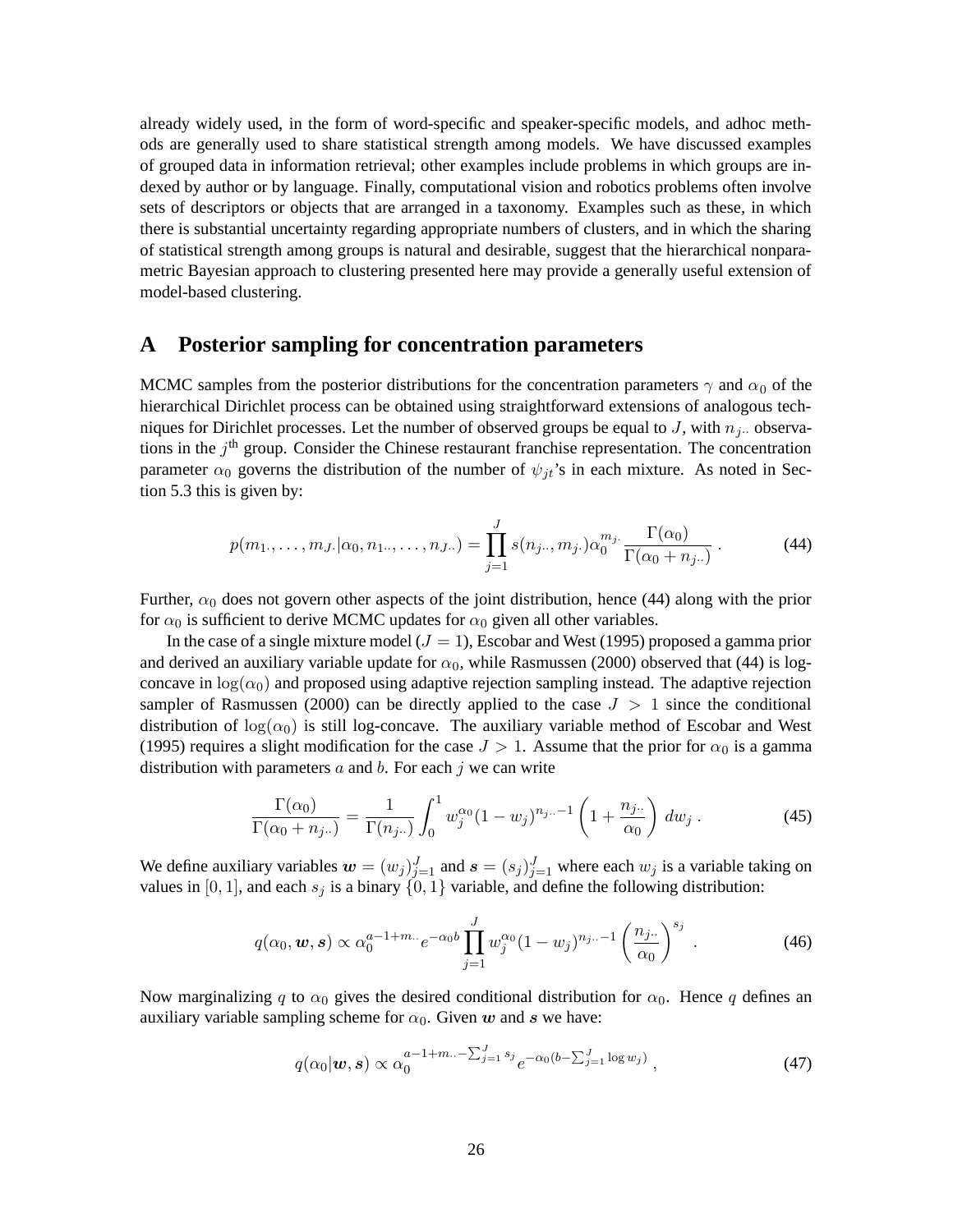which is a gamma distribution with parameters  $a+m$ .  $-\sum_{j=1}^{J}s_j$  and  $b-\sum_{j=1}^{J}\log w_j$ . Given  $\alpha_0$ , the  $w_i$  and  $s_i$  are conditionally independent, with distributions:

$$
q(w_j|\alpha_0) \propto w_j^{\alpha_0} (1 - w_j)^{n_j...-1}
$$
\n(48)

$$
q(s_j|\alpha_0) \propto \left(\frac{n_{j\cdot\cdot}}{\alpha_0}\right)^{s_j},\tag{49}
$$

which are beta and binomial distributions respectively. This completes the auxiliary variable sampling scheme for  $\alpha_0$ . We prefer the auxiliary variable sampling scheme as it is easier to implement and typically mixes quickly (within 20 iterations).

Given the total number m. of  $\psi_{it}$ 's, the concentration parameter  $\gamma$  governs the distribution over the number of components  $K$ :

$$
p(K|\gamma, m_{\cdot\cdot}) = s(m_{\cdot\cdot}, K)\gamma^K \frac{\Gamma(\gamma)}{\Gamma(\gamma + m_{\cdot\cdot})}.
$$
\n(50)

Again other variables are independent of  $\gamma$  given m. and K, hence we may apply the techniques of Escobar and West (1995) or Rasmussen (2000) directly to sampling  $\gamma$ .

# **Acknowledgments**

We wish to acknowledge helpful discussions with Lancelot James. We also wish to acknowledge support from Intel Corporation, Microsoft Research, and a grant from Darpa in support of the CALO program.

## **References**

- Aldous, D. (1985), "Exchangeability and Related Topics," in *École d'Été de Probabilités de Saint-Flour XIII–1983*, Springer, Berlin, pp. 1–198.
- Antoniak, C. (1974), "Mixtures of Dirichlet Processes with Applicationsto Bayesian Nonparametric Problems," *Annals of Statistics*, 2(6), pp. 1152–1174.
- Beal, M. (2003), "Variational Algorithms for Approximate Bayesian Inference," Ph.D. thesis, Gatsby Computational Neuroscience Unit, University College London.
- Beal, M. J., Ghahramani, Z., and Rasmussen, C. (2002), "The Infinite Hidden Markov Model," in T. G. Dietterich, S. Becker, and Z. Ghahramani (eds.) *Advances in Neural Information Processing Systems*, Cambridge, MA: MIT Press, vol. 14, pp. 577–584.
- Blackwell, D. and MacQueen, J. (1973), "Ferguson Distributions via Pólya Urn Schemes," *Annals of Statistics*, 1, pp. 353–355.
- Blei, D., Jordan, M., and Ng, A. (2003), "Hierarchical Bayesian Models for Applications in Information Retrieval," in *Bayesian Statistics*, vol. 7, pp. 25–44.
- Blei, D. M. and Jordan, M. I. (2005), "Variational methods for Dirichlet process mixtures," *Bayesian Analysis*, 1, pp. 121–144.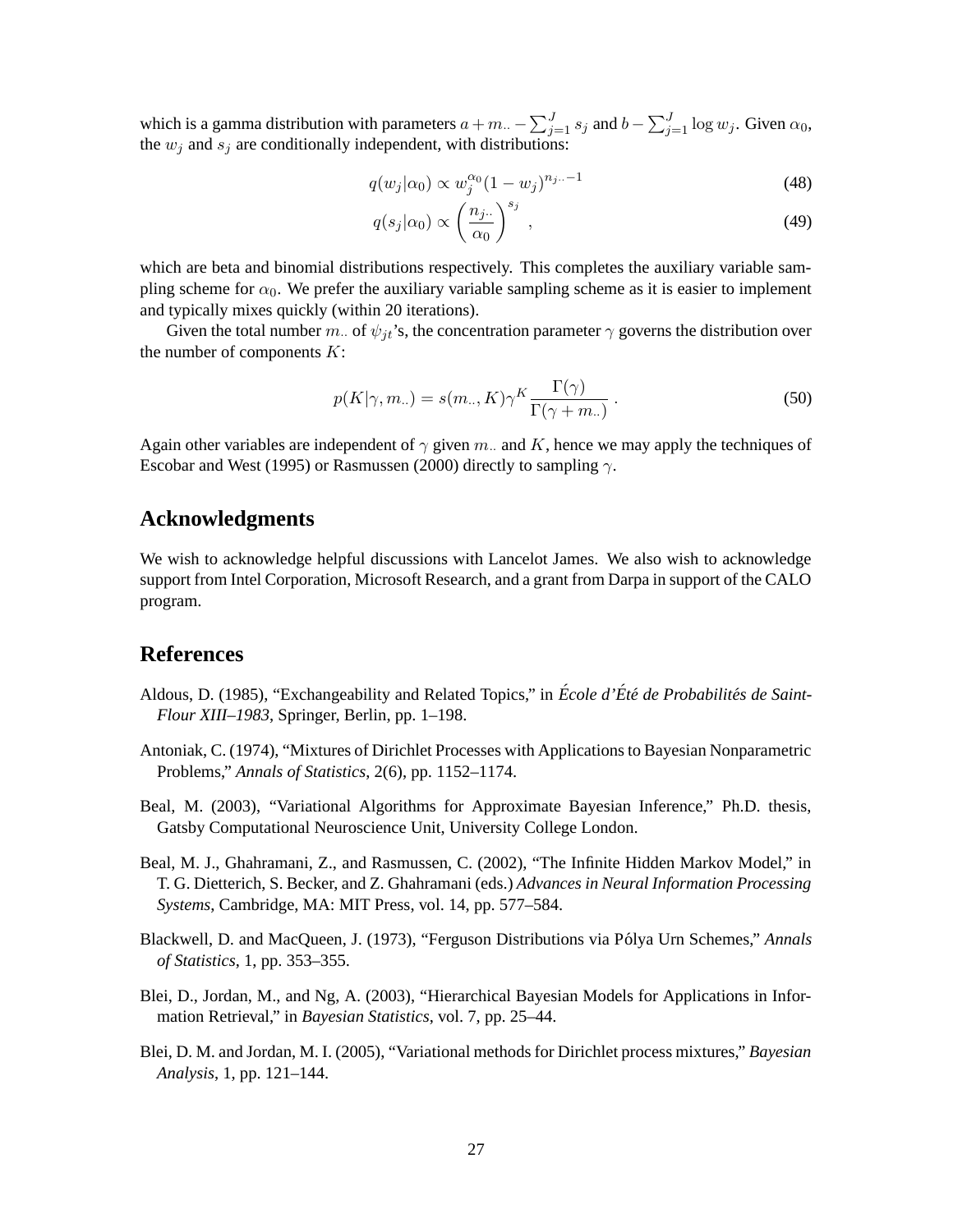- Carota, C. and Parmigiani, G. (2002), "Semiparametric Regression for Count Data," *Biometrika*, 89(2), pp. 265–281.
- Cifarelli, D. and Regazzini, E. (1978), "Problemi Statistici Non Parametrici in Condizioni di Scambiabilita` Parziale e Impiego di Medie Associative," Tech. rep., Quaderni Istituto Matematica Finanziaria dell'Universita` di Torino.
- De Iorio, M., Müller, P., and Rosner, G. (2004), "An ANOVA Model for Dependent Random Measures," *Journal of the American Statistical Association*, 99(465), pp. 205–215.
- Durbin, R., Eddy, S., Krogh, A., and Mitchison, G. (1998), *Biological Sequence Analysis*, Cambridge, UK: Cambridge University Press.
- Escobar, M. and West, M. (1995), "Bayesian Density Estimation and Inference Using Mixtures," *Journal of the American Statistical Association*, 90, pp. 577–588.
- Ferguson, T. (1973), "A Bayesian Analysis of Some Nonparametric Problems," *Annals of Statistics*, 1(2), pp. 209–230.
- Fong, D., Pammer, S., Arnold, S., and Bolton, G. (2002), "Reanalyzing Ultimatum Bargaining— Comparing Nondecreasing Curves Without Shape Constraints," *Journal of Business and Economic Statistics*, 20, pp. 423–440.
- Forsyth, D. A. and Ponce, J. (2002), *Computer Vision—A Modern Approach*, Upper Saddle River, NJ: Prentice-Hall.
- Fraley, C. and Raftery, A. E. (2002), "Model-Based Clustering, Discriminant Analysis, and Density Estimation," *Journal of the American Statistical Association*, 97, pp. 611–631.
- Gabriel, S. et al. (2002), "The Structure of Haplotype Blocks in the Human Genome," *Science*, 296, pp. 2225–2229.
- Green, P. and Richardson, S. (2001), "Modelling Heterogeneity with and without the Dirichlet Process," *Scandinavian Journal of Statistics*, 28, pp. 355–377.
- Huang, X., Acero, A., and Hon, H.-W. (2001), *Spoken Language Processing*, Upper Saddle River, NJ: Prentice-Hall.
- Ishwaran, H. and James, L. (2004), "Computational Methods for Multiplicative Intensity Models using Weighted Gamma Processes: Proportional Hazards, Marked Point Processes and Panel Count Data," *Journal of the American Statistical Association*, 99, pp. 175–190.
- Ishwaran, H. and Zarepour, M. (2002), "Exact and Approximate Sum-Representations for the Dirichlet Process," *Canadian Journal of Statistics*, 30, pp. 269–283.
- Jain, S. and Neal, R. (2000), "A Split-Merge Markov Chain Monte Carlo Procedure for the Dirichlet Process Mixture Model," Tech. Rep. 2003, Department of Statistics, University of Toronto.
- Kleinman, K. and Ibrahim, J. (1998), "A Semi-parametric Bayesian Approach to Generalized Linear Mixed Models," *Statistics in Medicine*, 17, pp. 2579–2596.
- MacEachern, S. (1999), "Dependent Nonparametric Processes," in *Proceedings of the Section on Bayesian Statistical Science*, American Statistical Association.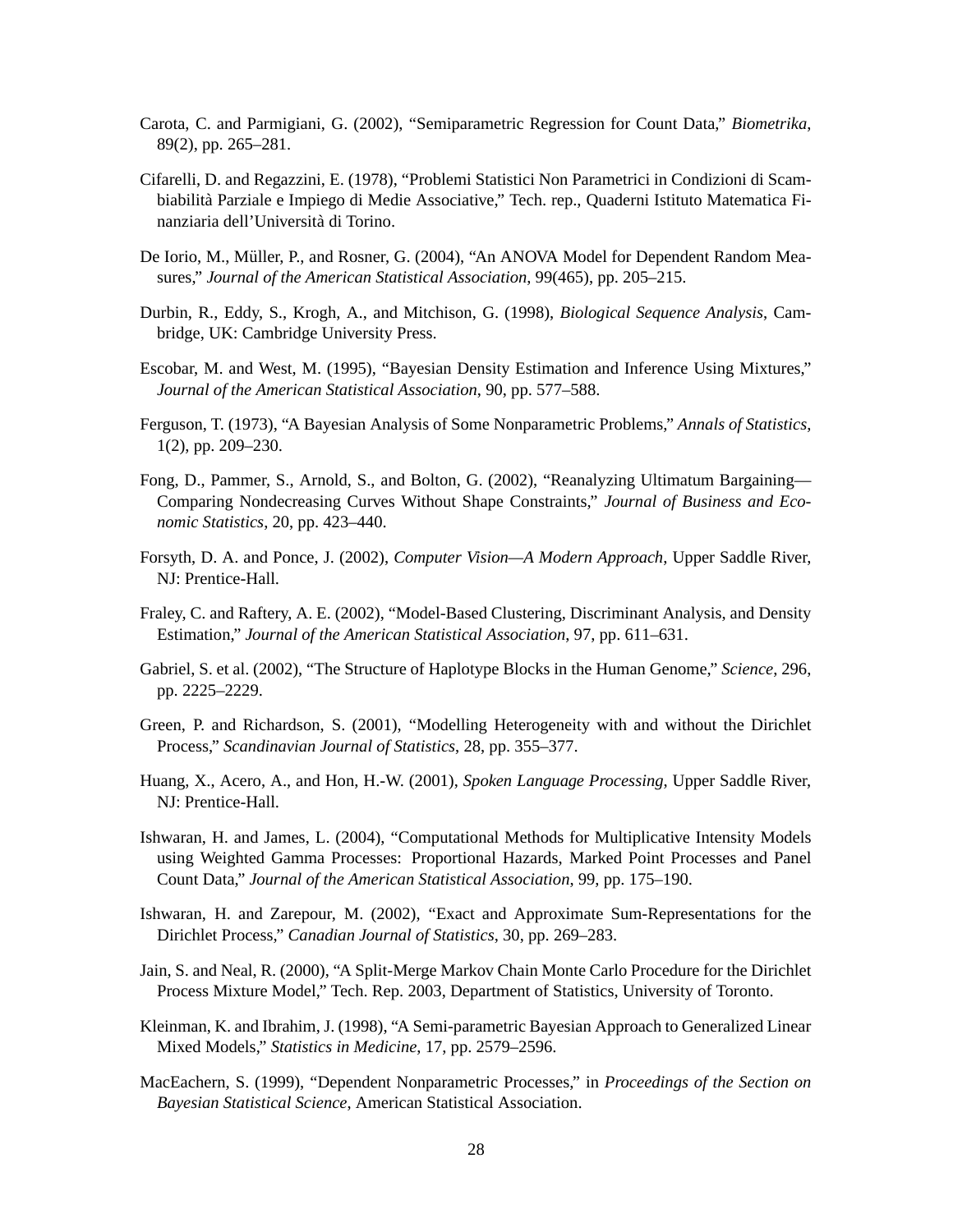- MacEachern, S., Kottas, A., and Gelfand, A. (2001), "Spatial Nonparametric Bayesian Models," Tech. Rep. 01-10, Institute of Statistics and Decision Sciences, Duke University.
- MacEachern, S. and Müller, P. (1998), "Estimating Mixture of Dirichlet Process Models," *Journal of Computational and Graphical Statistics*, 7, pp. 223–238.
- MacKay, D. and Peto, L. (1994), "A Hierarchical Dirichlet Language Model," *Natural Language Engineering*.
- MacKay, D. J. C. (1997), "Ensemble Learning for Hidden Markov Models," Tech. rep., Cavendish Laboratory, University of Cambridge.
- Mallick, B. and Walker, S. (1997), "Combining Information from Several Experiments with Nonparametric Priors," *Biometrika*, 84, pp. 697–706.
- Muliere, P. and Petrone, S. (1993), "A Bayesian Predictive Approach to Sequential Search for an Optimal Dose: Parametric and Nonparametric Models," *Journal of the Italian Statistical Society*, 2, pp. 349–364.
- Müller, P., Quintana, F., and Rosner, G. (2004), "A Method for Combining Inference Across Related Nonparametric Bayesian Models," *Journal of the Royal Statistical Society*, 66, pp. 735–749.
- Neal, R. (1992), "Bayesian Mixture Modeling," in *Proceedings of the Workshop on Maximum Entropy and Bayesian Methods of Statistical Analysis*, vol. 11, pp. 197–211.

—— (2000), "Markov Chain Sampling Methods for Dirichlet Process Mixture Models," *Journal of Computational and Graphical Statistics*, 9, pp. 249–265.

- Pitman, J. (1996), "Random discrete distributions invariant under size-biased permutation," *Advances in Applied Probability*, 28, pp. 525–539.
- —— (2002a), "Combinatorial Stochastic Processes," Tech. Rep. 621, Department of Statistics, University of California at Berkeley, lecture notes for St. Flour Summer School.
- —— (2002b), "Poisson-Dirichlet and GEM invariant distributions for split-and-merge transformations of an interval partition," *Combinatorics, Probability and Computing*, 11, pp. 501–514.
- Pritchard, J., Stephens, M., and Donnelly, P. (2000), "Inference of Population Structure using Multilocus Genotype Data," *Genetics*, 155, pp. 945–959.
- Rabiner, L. (1989), "A Tutorial on Hidden Markov Models and Selected Applications in Speech Recognition," *Proceedings of the IEEE*, 77, pp. 257–285.
- Rasmussen, C. (2000), "The Infinite Gaussian Mixture Model," in S. Solla, T. Leen, and K.-R. Muller ¨ (eds.) *Advances in Neural Information Processing Systems*, Cambridge, MA: MIT Press, vol. 12.
- Salton, G. and McGill, M. (1983), *An Introduction to Modern Information Retrieval*, New York: McGraw-Hill.
- Sethuraman, J. (1994), "A Constructive Definition of Dirichlet Priors," *Statistica Sinica*, 4, pp. 639– 650.